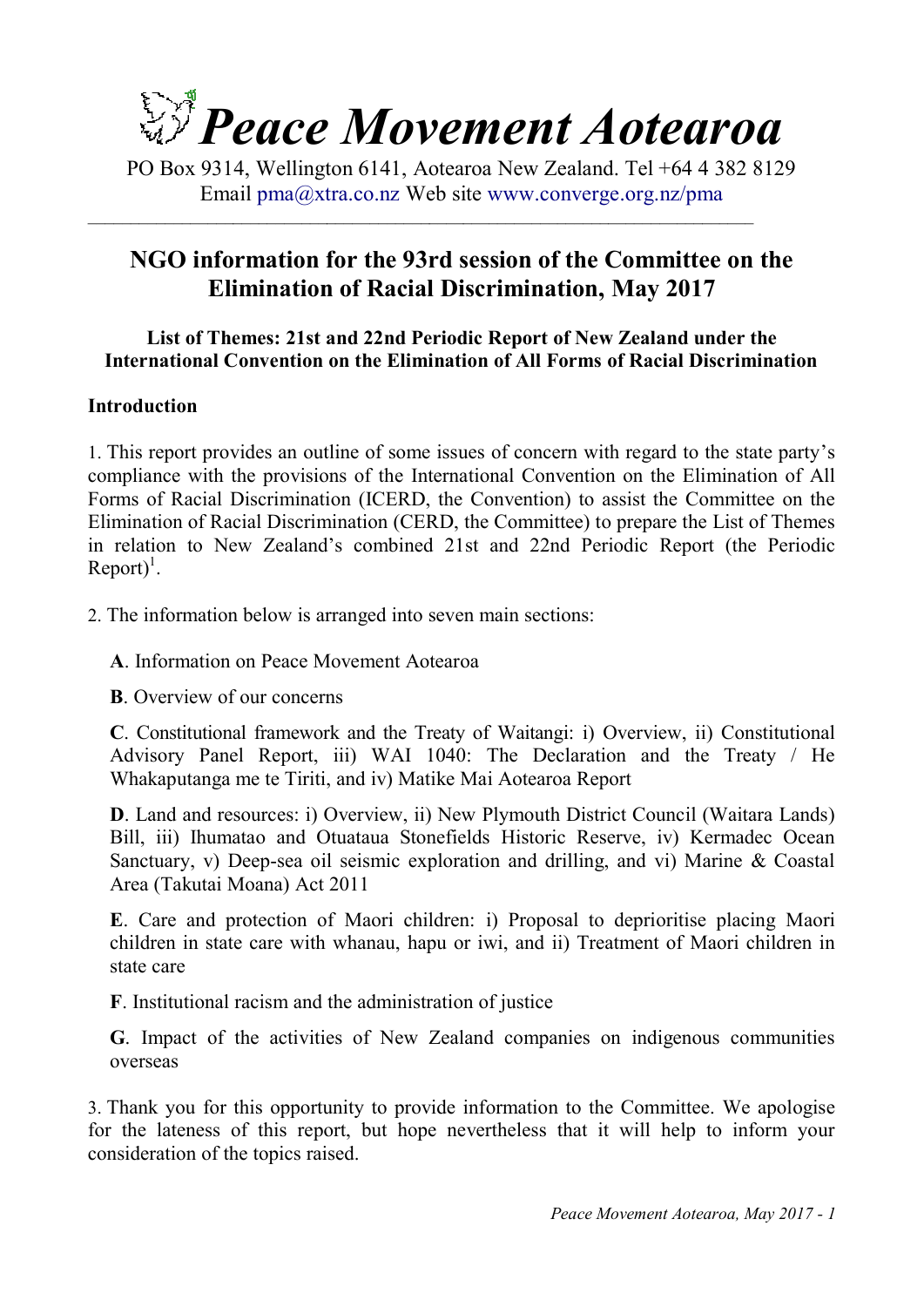### **A. Information on Peace Movement Aotearoa**

4. Peace Movement Aotearoa is the national networking peace organisation, registered as an incorporated society in 1982. Our purpose is networking and providing information and resources on peace, humanitarian disarmament, social justice and human rights issues. Our membership and networks mainly comprise a range of Pakeha (non-indigenous) organisations and individuals; and our national mailing lists currently include representatives of more than one hundred national or local peace, human rights, social justice, faith-based and community organisations, as well as more than three thousand individuals.

5. Promoting the realisation of human rights is an essential aspect of our work because of the crucial role this has in creating and maintaining peaceful societies. In the context of Aotearoa New Zealand, one of our main focuses in this regard is on support for indigenous peoples' rights - in part as a matter of basic justice, because the rights of indigenous peoples are particularly vulnerable where they are outnumbered by a majority non-indigenous population as in Aotearoa New Zealand, and because this is a crucial area where the performance of successive governments has been, and continues to be, particularly flawed. Thus the Treaty of Waitangi, domestic human rights legislation, and the international human rights treaties to which New Zealand is a state party, and the linkages among these, are important to our work; and any breach or violation of them is of particular concern to us.

6. We regularly provide NGO information to human rights treaty monitoring bodies, and to Special Procedures and mechanisms of the Human Rights Council.<sup>2</sup>

7. We wish to emphasise that the comments which follow are from our perspective and observations as a Pakeha organisation; we do not, nor would we, purport to be speaking for Maori in any sense.

8. We are happy to provide clarification of any points in this report or further information if that would be helpful to Committee members.

#### **B. Overview of our concerns**

9. During the time covered by the Periodic Report, there have been a considerable number of developments which are of concern with regard to the government's compliance with the Convention, and in particular with the Committee's General Recommendation No. 23: Indigenous Peoples (GR 23). $3$ 

10. In this Report we cover some of those developments, referenced to the Committee's 2013 Concluding Observations<sup>4</sup> or to relevant paragraphs in the Periodic Report where appropriate.

11. While this report brings to your attention urgent issues around the state party's approach to the care and protection of Maori children (Section E) to assist with the preparation of the List of Themes, it should be noted that most of it highlights only some examples of how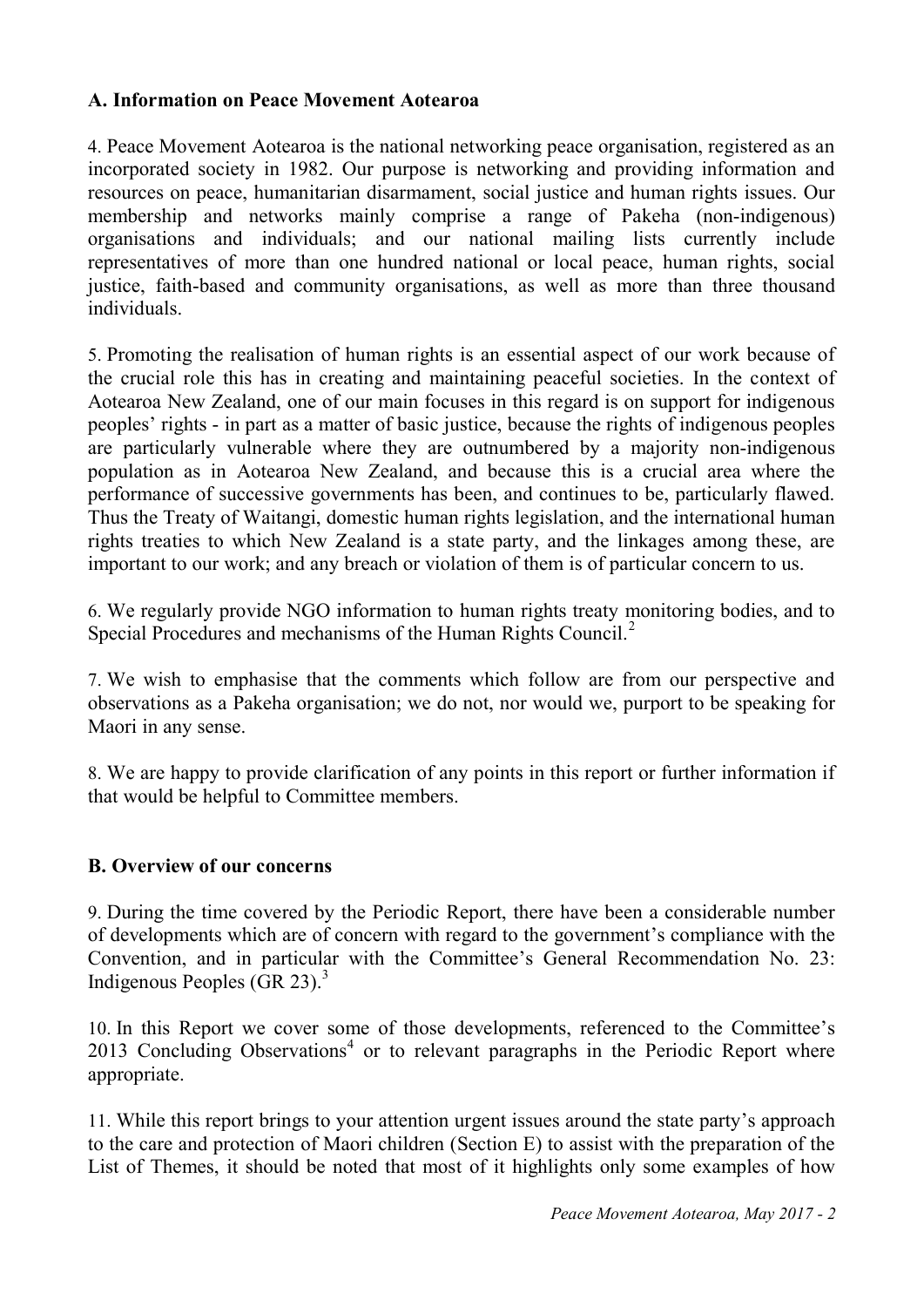things have essentially remained unchanged since 2013 - we will provide more detailed and updated information on these and other matters in our report to the Committee for the 93rd session.

## **C. Constitutional framework and the Treaty of Waitangi**

### **i) Overview**

12. Since the state party last reported to the Committee, there has been no progress towards ensuring that Convention rights in relation to indigenous peoples, as well as those elaborated in the other human rights treaties that New Zealand is a state party to, are fully protected; and no progress towards constitutional recognition of the Treaty of Waitangi (the Treaty)<sup>5</sup>, let alone towards the power sharing arrangement between hapu and the Crown that is required by the Treaty.

13. As mentioned in section A above, our main focus with regard to human rights is on support for indigenous peoples' rights, an area where the performance of successive governments has been, and continues to be, particularly flawed. As the Committee is aware, there has been a persistent pattern of government actions, policies and practices which discriminate against Maori (collectively and individually), both historically and in the present day.

14. Underlying this persistent pattern of discrimination has been the denial of the inherent and inalienable right of self-determination. Tino rangatiratanga (somewhat analogous to self-determination) was exercised by hapu and iwi prior to the arrival of non-Maori, was proclaimed internationally in the 1835 Declaration of Independence<sup>6</sup>, and its continuance was guaranteed in the 1840 Treaty.

15. In more recent years, self-determination was confirmed as a right for all peoples, particularly in the shared Article 1 of the two International Covenants - in its 2012 Concluding Observations on New Zealand, the Committee on Economic, Social and Cultural Rights specifically referred to Article 1 in its recommendations on the inalienable rights of Maori<sup>7</sup> - and in the United Nations Declaration on the Rights of Indigenous Peoples (UN Declaration)<sup>8</sup>, which the state party announced partial support for in 2010, where it is explicitly re-affirmed as a right for all indigenous peoples.

16. Allied to the right of self-determination is the right of indigenous peoples to own, develop, control and use their communal lands, territories and resources, as articulated in GR 23 and in the UN Declaration.

17. In addition, both GR 23 and the UN Declaration include the requirement that no decisions affecting the rights and interests of indigenous peoples are to be taken without their free, prior and informed consent - a minimum standard that the state party is yet to meet, as illustrated by the examples in the sections below.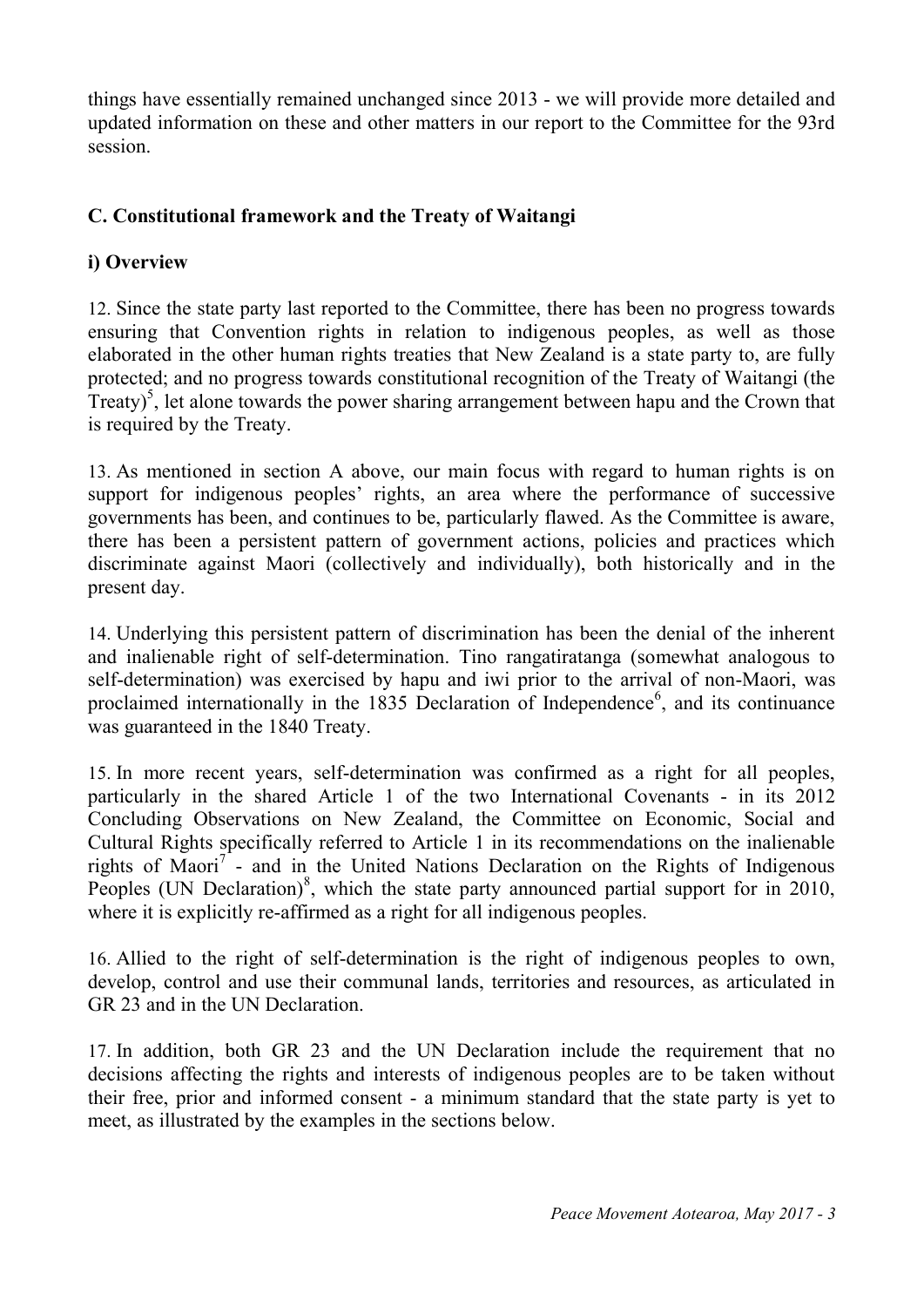18. Furthermore, Article 32 of the UN Declaration, for example, specifies that such consent should be obtained via indigenous peoples own representative institutions, and that indigenous peoples: "*have the right to determine and develop priorities and strategies for the development or use of their lands or territories and other resources*"- another minimum standard that the state party has not achieved.

19. It should be noted that while the state party regularly refers to the Treaty as the founding document of the nation, there is no reference to the Treaty in the Constitution Act 1986 nor is it a formal part of domestic law.

20. The Treaty is not legally enforceable against the legislature, and requires legislative incorporation to be enforced generally. Even where the Treaty is incorporated into legislation, this does not guarantee protection for the rights of Maori - in part because of the state party's tendency to minimise or ignore such provisions for political purposes, and in part because the rights and interests of other New Zealanders are generally given priority over those of Maori.

21. Furthermore, the Waitangi Tribunal's recommendations are not binding on the Executive or the legislature, and are frequently ignored by the government of the day. The courts have generally refused to review the fairness of settlements of historic breaches of the Treaty between iwi and hapu and the Crown on the basis that they are political matters; and the processes and substance of settlements, policy and practice cannot be legally challenged.

22. We note that the Periodic Report states: "*The constitutional framework increasingly reflects the fact the Treaty is regarded as a founding document of government in New*  Zealand<sup>"9</sup>; but there is no evidence to support that assertion.

23. The overall situation can be readily illustrated by comments made by the (then) Prime Minister's last year in relation to the establishment of the Kermadec Ocean Sanctuary, which would unilaterally nullify Maori commercial fishing rights and interests under the Treaty of Waitangi (Fisheries Claims) Settlement Act 1992<sup>10</sup>, who said: *"Parliament is supreme and can pass whatever laws it wants"*. 11

24. The state party repeatedly makes announcements about policy changes, and introduces legislation, that breach the Treaty and affects Maori rights and interests, without proper consultation with hapu and iwi - and often, with none whatsoever. Instead, it tries to gain support from the other political parties in parliament - in particular, the two Maori Party Members of Parliament - to pursue its own agenda.

25. As illustrated by the examples in the sections below, the state party's approach does not come anywhere near the requirement to obtain the free, prior and informed consent of Maori on matters that affect their rights and interests; indeed, it simply ignores its obligations in that regard.

### **ii) Constitutional Advisory Panel Report**

26. We note that the Periodic Report has four paragraphs<sup>12</sup> on the Constitutional Advisory Panel (the Panel)<sup>13</sup>, whose report was released by the state party in December 2013.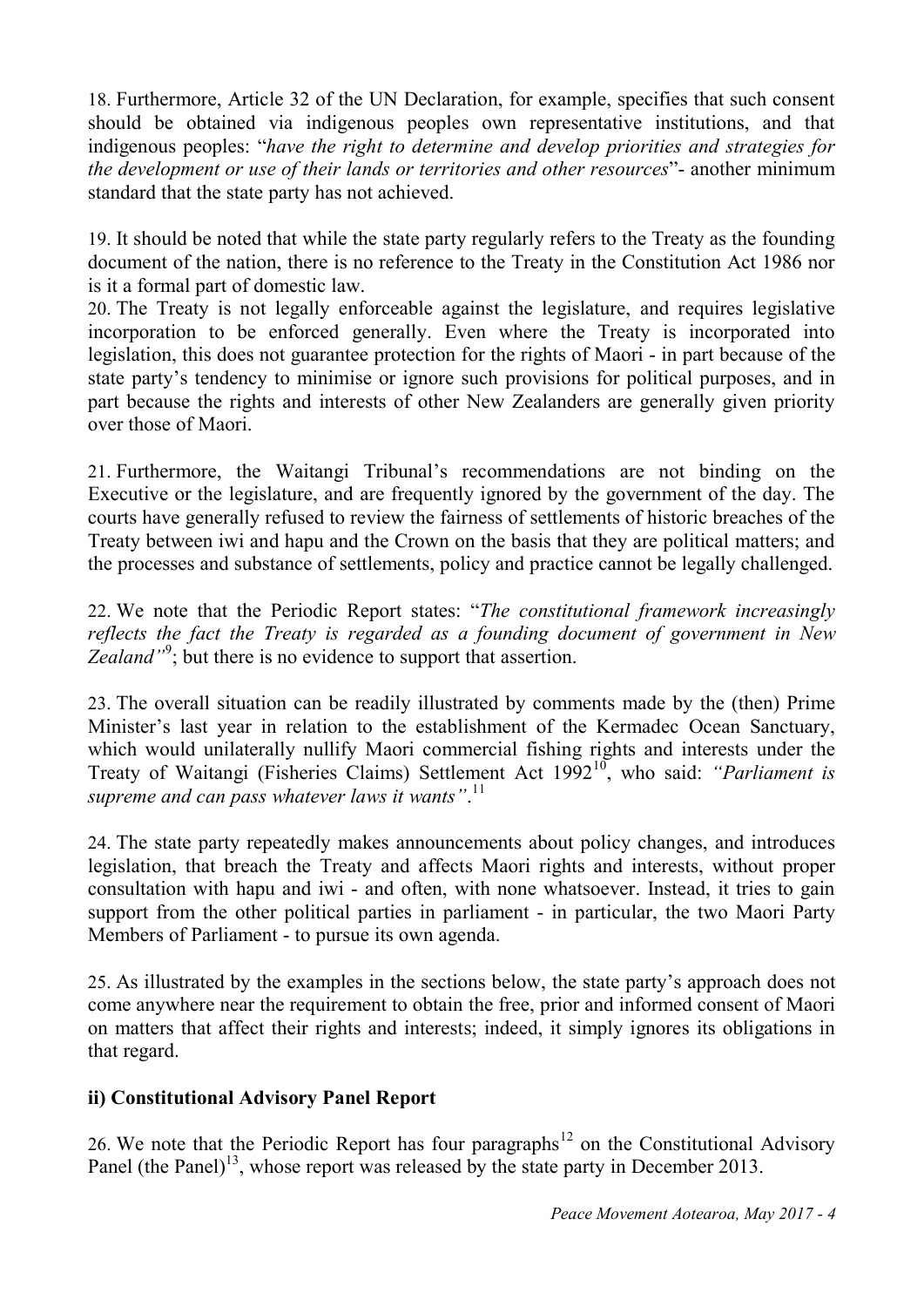27. The Periodic Report outlines some of the recommendation of the Panel, including:

*Set up a process to develop a range of options for the future role of the Treaty, including options within the existing constitutional arrangements and arrangements in which the Treaty is the foundation.<sup>14</sup>*

28. The state party has done nothing about implementing that recommendation.

#### **iii) WAI 1040: The Declaration and the Treaty / He Whakaputanga me te Tiriti**

29. Despite its obvious constitutional importance, there is no reference in the Periodic Report to *The Declaration and the Treaty / He Whakaputanga me te Tiriti* - the Waitangi Tribunal Report on Stage 1 of the Te Paparahi o Te Raki Inquiry (WAI 1040), which was released in November  $2014^{15}$ . The Report covered the Tribunal's inquiry into the meaning and effect of the 1835 of the Declaration of Independence of New Zealand (He Whakaputanga o te Rangatiratanga o Nu Tireni) and of the Treaty (te Tiriti).

30. The Waitangi Tribunal concluded that the rangatira (hapu leaders) who signed the Treaty in February 1840 did not cede sovereignty to the British Crown - an *"inescapable"* conclusion, and what Maori have always said. In brief, the Tribunal said:

*"Though Britain went into the Treaty negotiation intending to acquire sovereignty, and therefore the power to make and enforce law over both Maori and Pakeha, it did not explain this to the rangatira.*

*Rather, Britain's representative William Hobson and his agents explained the Treaty as granting Britain 'the power to control British subjects and thereby to protect Maori', while rangatira were told that they would retain their 'tino rangatiratanga', their independence and full chiefly authority.*

*The rangatira who signed te Tiriti o Waitangi in February 1840 did not cede their sovereignty to Britain. That is, they did not cede authority to make and enforce law over their people or their territories.*

*The rangatira did, however, agree 'to share power and authority with Britain. They agreed to the Governor having authority to control British subjects in New Zealand, and thereby keep the peace and protect Maori interests".* 16

31. In response to the release of the Tribunal Report, the Attorney General, and Minister of Treaty Negotiations, Christopher Finlayson, said: *"There is no question that the Crown has*  sovereignty in New Zealand. This report doesn't change that fact."<sup>17</sup>The state party has made no further response to the Tribunal's findings, but has simply carried on using one of the English mistranslations of the Treaty rather than the Maori text which was signed by almost all of the rangatira and the British Crown.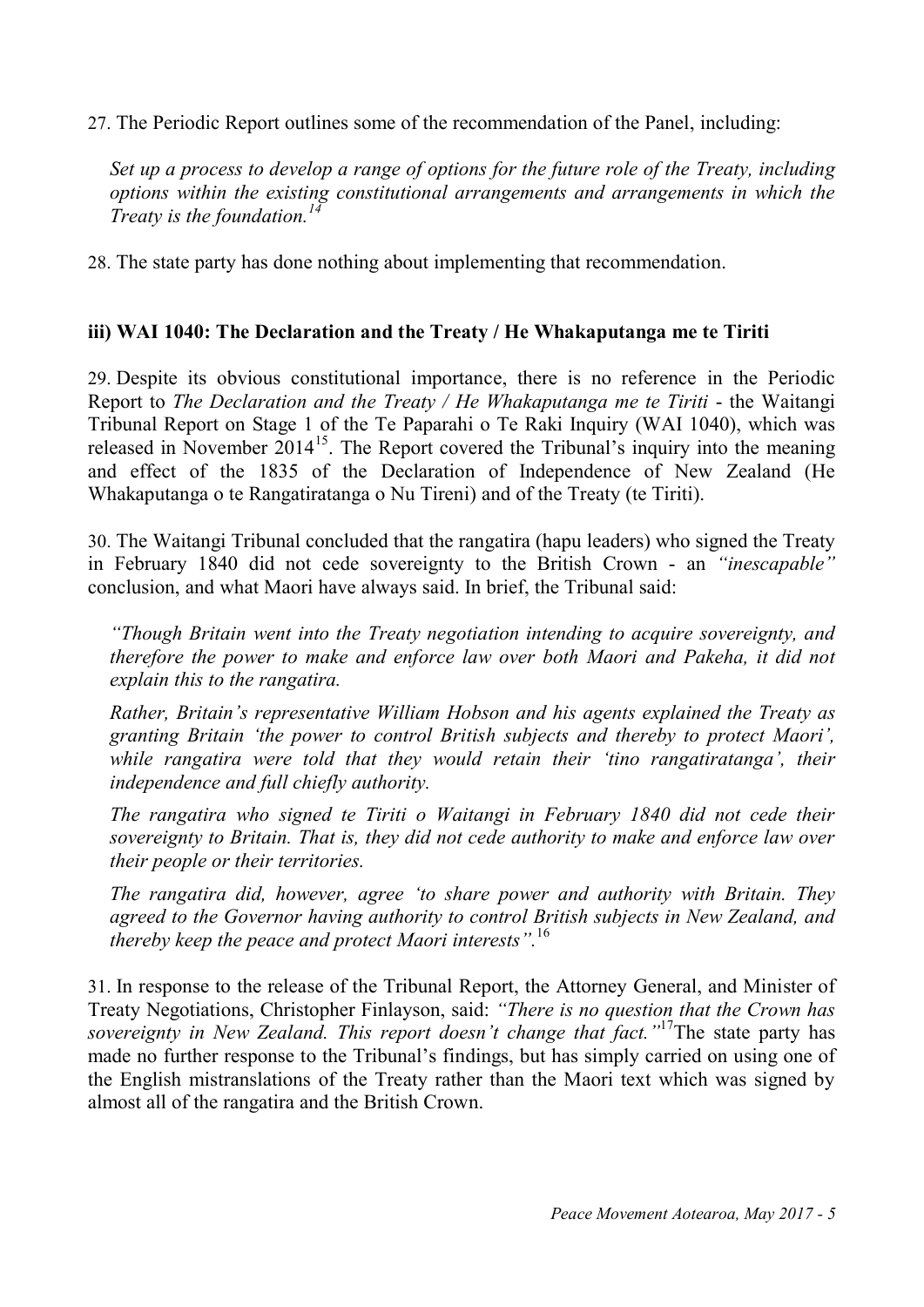#### **iv) Matike Mai Aotearoa Report**

32. Similarly, the Periodic Report has no reference to 'He Whakaaro Here Whakaumu Mo Aotearoa: The Report of Matike Mai Aotearoa' (the Independent Iwi Working Group on Constitutional Transformation) which was released in January 2016.<sup>18</sup>

33. Matike Mai Aotearoa, the Independent Working Group on Constitutional Transformation, was formed at a meeting of the Iwi Chairs' Forum at Haruru in February 2010. Its terms of reference were:

*"To develop and implement a model for an inclusive Constitution for Aotearoa based on tikanga and kawa, He Whakaputanga o te Rangatiratanga o Niu Tireni of 1835, Te Tiriti o Waitangi of 1840, and other indigenous human rights instruments which enjoy a wide degree of international recognition". 19*

34. Members of the Working Group were nominated by iwi and other organisations, or were co-opted, for their tikanga or constitutional expertise; Professor Margaret Mutu (Ngati Kahu, Te Rarawa, Ngati Whatua) was appointed as the Working Group Chair, and constitutional lawyer Moana Jackson (Ngati Kahungunu, Ngati Porou) was invited to be its Convenor. The Chairperson and Convenor facilitated 252 hui between 2012 and 2015, and 70 wananga involving young Maori were held by the ropu rangatahi that was convened by Veronica Tawhai (Ngati Porou, Ngati Uepohatu). The Working Group also invited written submissions, organised focus groups, and conducted one-on-one interviews.

35. The resulting report 'He Whakaaro Here Whakaumu Mo Aotearoa: The Report of Matike Mai Aotearoa' clearly demonstrates the historical and ongoing need for transformation to Treaty-based constitutional arrangements; the Report provides a comprehensive overview of Maori constitutional concepts and values, past and present, proposals for what Treaty-based constitutional arrangements might look like, and encourages all New Zealanders to seek a more inclusive understanding of the relationships that are meant to be constitutionally acknowledged through te Tiriti.

36. A parallel (smaller scale) Pakeha process - 'Time for change: A framework for community discussion on values-based and Treaty-based constitutional arrangements' found that there is Pakeha concern about the current arrangements, and a higher level of support for Treaty-based constitutional arrangements than was anticipated.<sup>20</sup>

#### **D. Lands and resources**

#### **i. Overview**

37. While there have been some positive developments since 2013 - most recently for example, Te Awa Tupua (Whanganui River Claims Settlement) Act  $2017<sup>21</sup>$  - the overall trend remains the same: the government of the day continually pursues its own political agenda to the detriment of Maori rights and interests.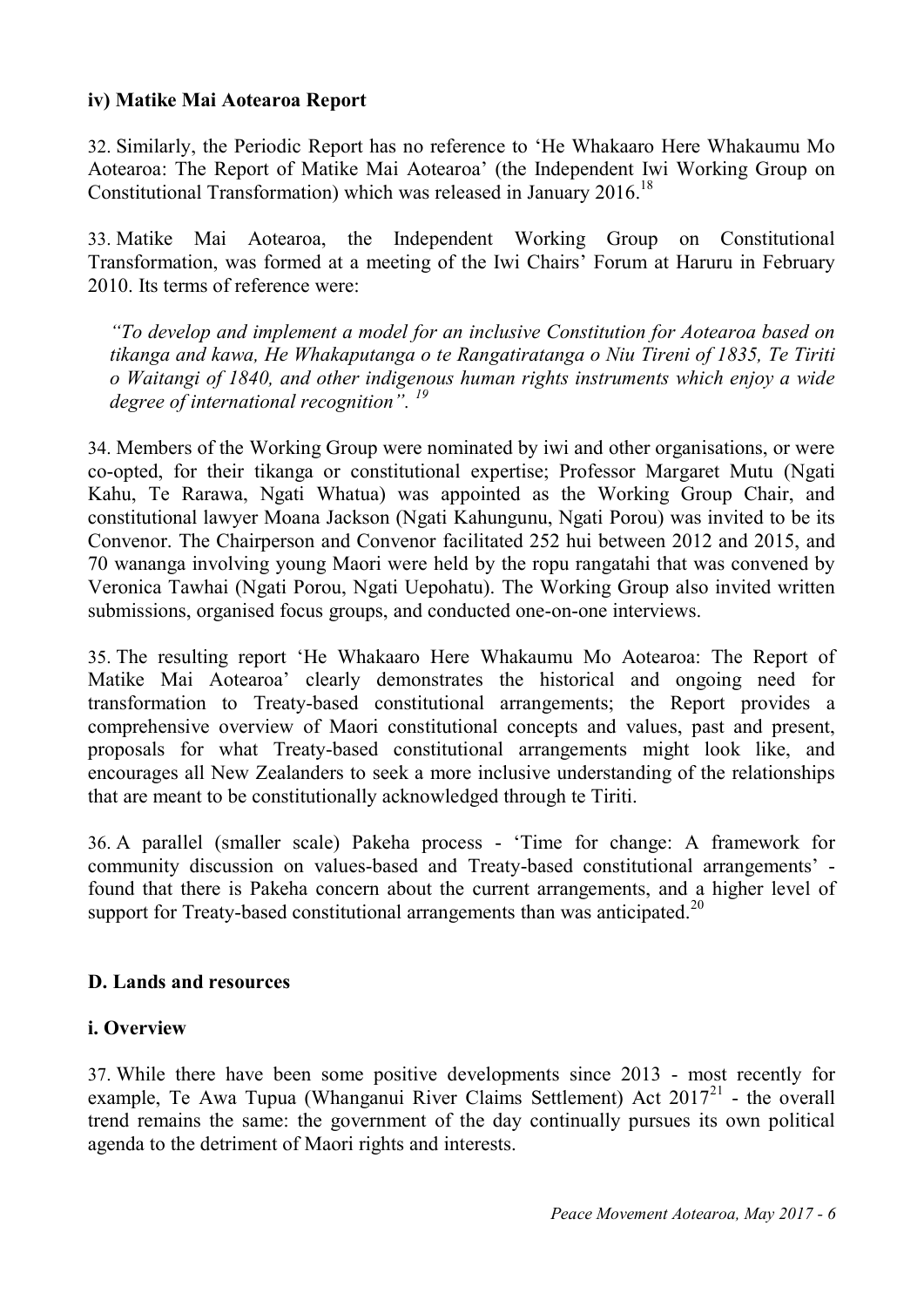38. The state party has made no coherent or sustained attempt to implement the recommendations in the Committee's 2013 Concluding Observations with regard to lands and resources, which included:

*"The Committee recalls its General Recommendation No. 23 (1997) and reiterates the importance of securing the free, prior and informed consent of indigenous groups regarding activities affecting their rights to land and resources owned or traditionally used, as recognized in the United Nations' Declaration on the Rights of Indigenous Peoples. It urges the State party to enhance appropriate mechanisms for effective consultation with indigenous people around all policies affecting their ways of living and resources."* 22

39. This section provides some examples to illustrate the state party's ongoing failure to protect Maori lands and resources, and its failure to respect the right of free, prior and informed consent.

### **ii) New Plymouth District Council (Waitara Lands) Bill**

40. If enacted, the New Plymouth District Council (Waitara Lands) Bill<sup>23</sup> will set in place an historical injustice that began when the land was confiscated by the Crown from Waitara hapu in 1865. The Bill enables the New Plymouth District Council and Taranaki Regional Council to turn leasehold land in the Waitara area - land which was confiscated from Te Atiawa and Waitara hapu Otaraua and Manukorihi - into freehold. It would enable the freeholding of 780 leasehold properties, while returning about 60 hectares of reserve land to Te Atiawa, with a further 16 hectares becoming available for development. The New Plymouth District Council (and earlier local authorities such as the Waitara Borough Council) has received lease payments for the land for more than 100 years. Some of the confiscated land within Waitara has already been converted to freehold, sometimes without the knowledge of the local hapu who are opposed to this Bill.

41. As Manukorihi hapu chairperson Patsy Bodger told the Maori Affairs Select Committee who are considering the Bill:

*"Waitara hapu - Manukorihi and Otaraua - had waited 150 years for the land to be given back, to no avail.*

*Although in 1927 the Sim Commission report on the Waitara lands recommended that the land be returned to hapu and in 2003 the New Plymouth District Council offered that the lands be returned. We are still waiting."...*

*She rejected the Bill and said the bottom line was that the land should be returned.*

*"If the land is not returned it will only perpetuate the grievance that exists to this today and our tamariki and mokopuna will be left to continue the challenge to have the stolen lands returned.*

*"We want our lands back so that our whanau and our community can start healing and build towards a positive future."* 24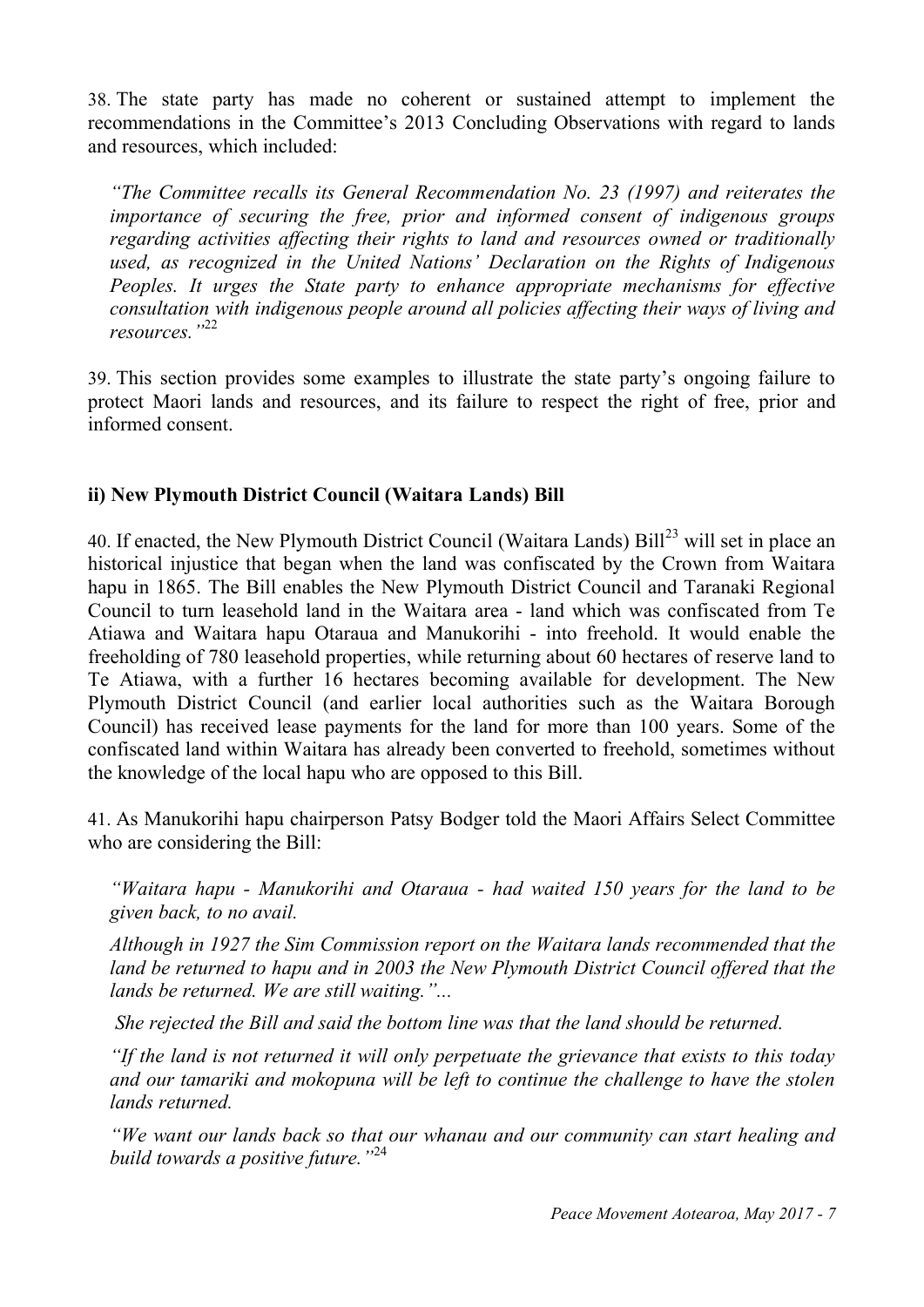42. Peter Moeahu, who was part of the team that negotiated Te Atiawa's settlement, described the Bill as *"morally unjust,*. <sup>25</sup> and Te Kotahitanga o Te Atiawa chairwoman Liana Poutu told the Select Committee that the iwi is *"overwhelmingly opposed"* to the Bill.<sup>26</sup>

43. The Select Committee was due to report back to parliament in March, but the reporting deadline was extended last month to the end of May.<sup>27</sup>

### **iii) Ihumatao and Otuataua Stonefields Historic Reserve**

44. Ihumatao is the longest continuously occupied papakainga (village) in the Auckland region, and is adjacent to the Otuataua Stonefields Historic Reserve and the site of an ancient pa on the slopes of two volcanoes, Otuataua and Puketapapa.<sup>28</sup> It contains New Zealand's oldest stone-walled field systems, windbreaks, heat-conservation areas for tropical crops, burial caves,  $29$  and is the site of New Zealand's earliest gardens. It is a significant archaeological site on land considered wahi tapu, or sacred, by local hapu and iwi,  $\frac{30}{10}$  and an internationally significant heritage landscape.<sup>31</sup>

45. At the opening of the Otuataua Historic Stonefield Reserve in 2001, the then Conservation Minister Nick Smith (now Minister of Housing) described the importance of the area, saying:

*"On this small piece of land it is possible to trace the history of human settlement in Auckland over the whole millennium, from the earliest Maori agricultural settlement, to the arrival of Europeans with their pastoral farming. Manukau has secured its birthplace."*<sup>32</sup>

46. In 2007, a Notice of Requirement was placed on a 33 hectare block of land bordering Ihumatao and the Otuataua Stonefields Historic Reserve, the Wallace Block<sup>33</sup> (land confiscated by the Crown in 1863 and granted to a Pakeha settler named Wallace in 1867), and the Manukau City Council<sup>34</sup> announced its intention to purchase the land to complete the Otuataua Historic Stonefield Reserve. The Wallace Block was zoned as Public Open Space, with provision of a strip of residential zoned land adjacent to the Ihumatao Papakainga for future village expansion. When that zoning change became operative in July 2011, the land owners appealed the designation, and in 2012 the Court changed the zoning and ordered the extension of the Metropolitan Urban Limit to the Otuataua Stonefield Historic Reserve boundary and the coastline.<sup>35</sup>

47. In May 2014, the Wallace Block was designated a Special Housing Area (SHA) under the Auckland Housing Accord that was agreed by the Minister of Housing and the Auckland Mayor to urgently increase the supply of housing in Auckland.<sup>36</sup> SHA housing developments can be fast tracked with no public consultation, with lesser environmental protections than are specified in the Resource Management Act 1991, and with no consultation with Maori.<sup>37</sup> The Wallace Block was purchased by Fletcher Residential Ltd, who received permission to build a high-density subdivision of 480 houses on it in May 2016.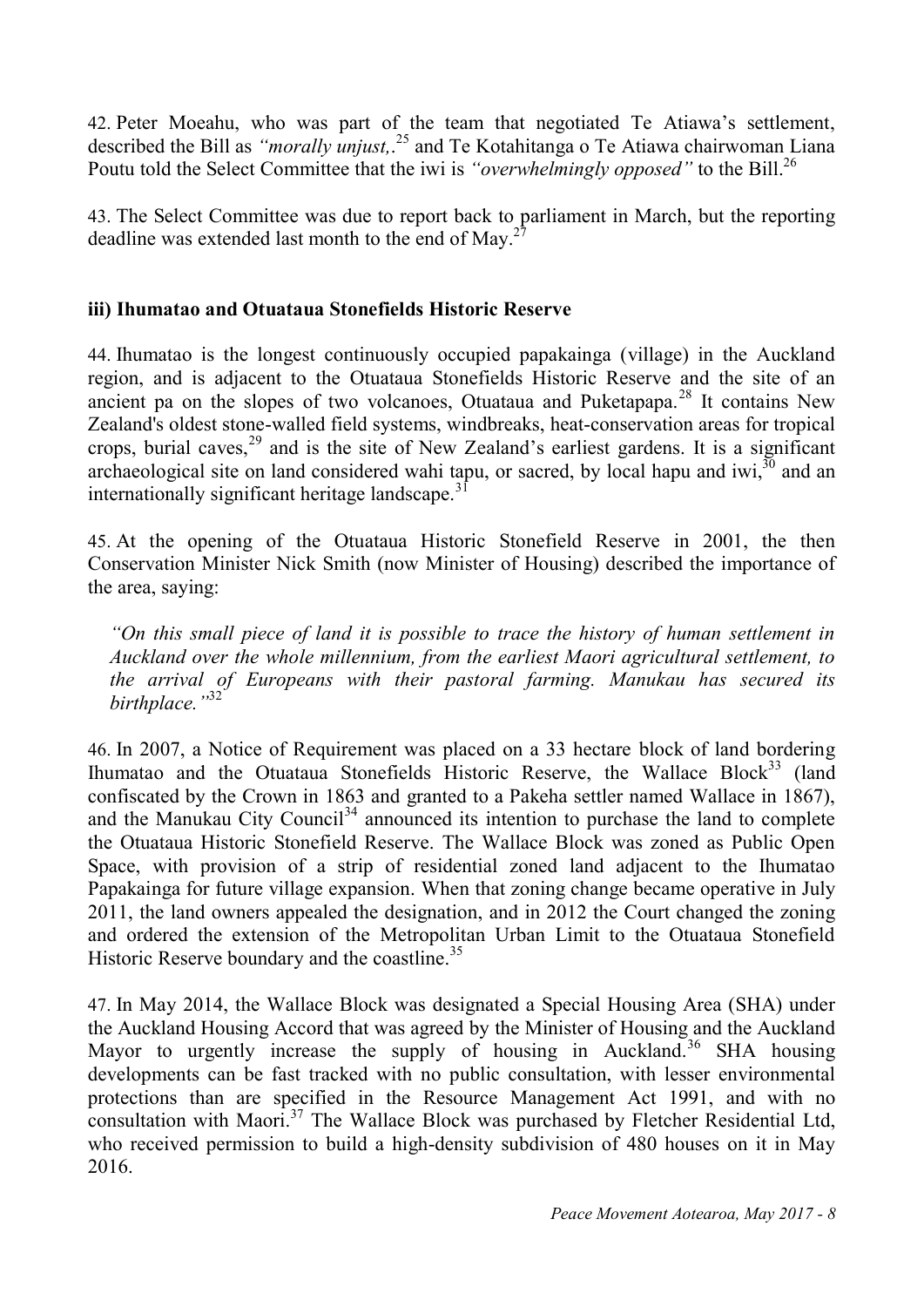48. The decision around the designation of the Wallace Black as a SHA was subsequently challenged by Auckland Councillors who said they had been given insufficient information to make an informed decision in the first place, because the significant cultural, historical, ecological, and geographical importance of Ihumatao had not been communicated to them<sup>38</sup> and they were unaware of the promises made to the Ihumatao whanau.

49. One Councillor, Cathy Casey, obtained sufficient support to force a full Council meeting in August 2015 to vote on her notice of motion revoking the SHA. A letter from the Minister of Housing was appended to the Council's agenda for the meeting - the letter said that the SHAs were activated by Orders in Council<sup>39</sup> and as such could only be revoked by him as Minister of Housing, not by Auckland Council.<sup>40</sup>

50. The Ihumatao whanau are totally opposed to the SHA and the high-density housing subdivision, and instead want the land added to the Otuataua Stonefields Historic Reserve as was promised in 2007 by Manukau City Council.

51. In December 2015, the Ihumatao whanau, descendants of the customary owners of Ihumatao who continue to live there, lodged an application for an urgent inquiry into the Crown's actions concerning the Housing Accords and Special Housing Areas Act 2013 (the SHA Act), and the development of the Ihumatao SHA, with the Waitangi Tribunal.<sup>41</sup>

52. Among other things, their Statement of Claim points out that the Ihumatao whanau were not party to any consultation on the SHA Act which was passed under urgency; the Minister of Housing did not consult with them about the inclusion of land from Ihumatao, and the SHA Act prevents participation of any kind by Maori in relation to the development of their traditional customary land regardless of the level of potential impact from developments proposed the legislation. The Statement of Claim points out a number of Treaty breaches that have occurred in relation to Ihumatao, including the state party's failure act in good faith, to consult, and to actively protect their taonga and their role as kaitiaki of the area.<sup>42</sup>

### **iv) Kermadec Ocean Sanctuary**

53. In September 2015, the (then) Prime Minister John Key announced the establishment of a Kermadec Ocean Sanctuary, covering 15% of New Zealand's Exclusive Economic Zone, at the United General Assembly.<sup>43</sup> Although the establishment of the Sanctuary would unilaterally nullify Maori commercial fishing rights and interests under the Treaty of Waitangi (Fisheries Claims) Settlement Act 1992 - the *"full and final settlement of all*  Maori claims to commercial fishing rights<sup>"44</sup> - there was not even a pretence of consultation with Maori, as detailed in the state party's Departmental Disclosure Statement on the Kermadec Ocean Sanctuary Bill:

*"Due to the secrecy afforded the project before the announcement, no engagement occurred with affected Maori interests. Since then consultation has occurred with Ngati Kuri, Te Aupouri and Te Ohu Kaimoana. The Crown may be subject to criticism*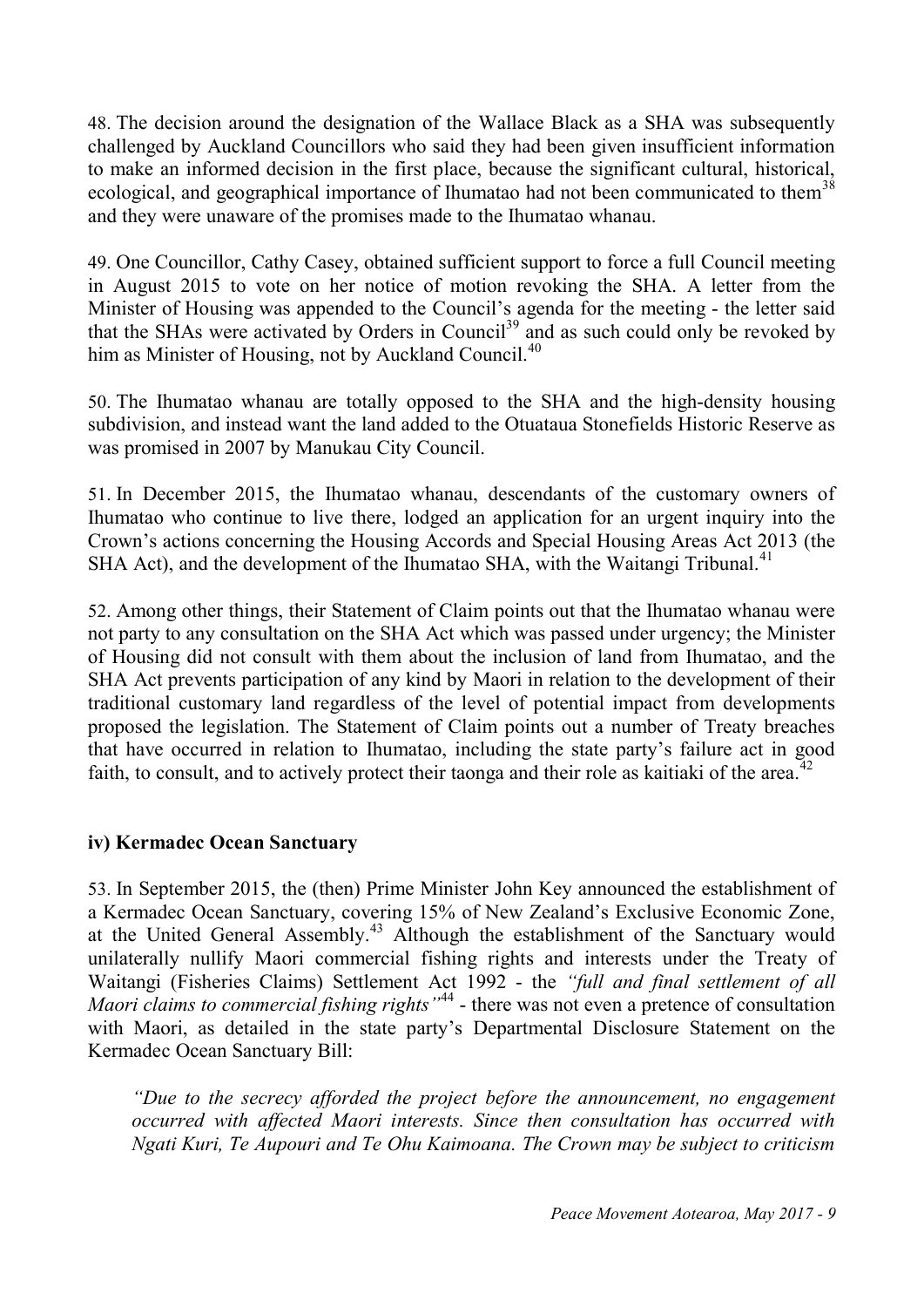*that this is insufficient to take fully informed decisions on how to actively protect Maori interests.*

*Some active protection of Maori interests is provided in the Bill for the iwi most directly affected through providing a role in conservation planning processes. However, there is no proposal to protect area-specific Maori commercial fishing interests awarded under the Fisheries Deed of Settlement or any customary fishing interests from the impact of the Sanctuary's creation. This lack of protection is likely to be criticised as failing to uphold Maori interests protected by the principles of the Treaty of Waitangi."*<sup>45</sup>

54. Soon after the announcement, Ngati Porou said the way the Crown had acted was inconsistent with its obligations to iwi under the Treaty and its 1992 settlement between the iwi and the Crown<sup>46</sup>; and Te Ohu Kaimoana pointed out that the Deed of Settlement between the Crown and iwi signed as part of the full and final settlement for Maori interests in fishing guaranteed that the Crown would consult with its partners - iwi (and its agents) on matters relating to the management of fisheries and ecosystems.<sup>47</sup>

55. As mentioned in Section B.i above, the Prime Minister responded by stating "Parliament is supreme and can pass whatever laws it wants<sup>"48</sup>, and the Minister for the Environment gave the state party's typical reply when Maori express concern about lack of consultation, saying:

*"All New Zealanders, including iwi and Te Ohu Kaimoana, will have the opportunity to make submission when the legislation to create the Kermadec Ocean Sanctuary is introduced to Parliament."* <sup>49</sup>

56. The Kermadec Ocean Sanctuary Bill<sup>50</sup> was introduced and had its first reading in March 2016, and was referred to the Local Government and Environment Select Committee. The Select Committee reported back to parliament in July  $2016^{51}$ .

57. When the Bill was introduced, Te Ohu Kaimoana - with support of some  $iwi<sup>52</sup>$ , the Iwi Chairs Forum<sup>53</sup>, and Maori leaders<sup>54</sup> - began legal proceedings in the High Court about the unilateral creation of the Sanctuary and the extinguishment of all iwi customary commercial and non-commercial fishing rights in the area.<sup>55</sup> In August 2016, the High Court granted an application by the Attorney General for a temporary stay on the legal proceedings, saying no further steps could be taken in court until the legislative process was complete.<sup>56</sup>

58. Since the Bill was reported back to parliament, it has been on hold because all the political parties other than National (the government party) have withdrawn their support for it. The delay in enacting the legislation was welcomed by  $iwi$ <sup>57</sup>

59. In September 2016, Te Ohu Kaimoana announced that its proposals to reach a compromise with the state party - an offer to voluntarily shelve the use of Maori fisheries quota in the Kermadec region while maintaining extant fishing rights, rather than those rights being unilaterally extinguished - had been rejected.<sup>58</sup>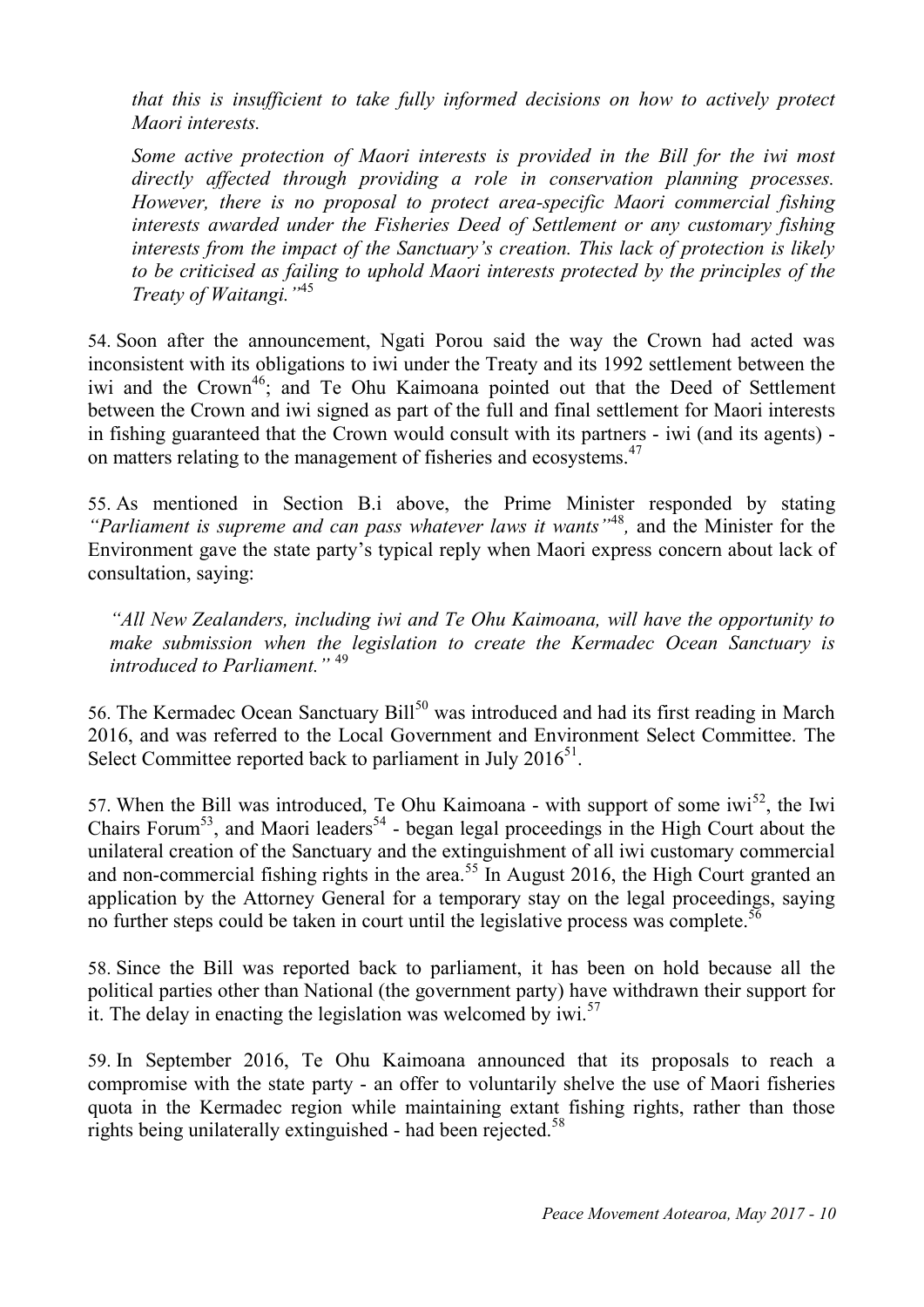60. In February 2017, a preliminary hearing on a legal challenge to the proposed Sanctuary by two iwi - Te Whanau a Apanui and Ngati Mutunga o Wharekauri - was held; once more the state party is trying to stop the case proceeding on the basis that it interferes with the privilege of Parliament to enact legislation.<sup>59</sup>

### **v) Deep-sea oil seismic exploration and drilling**

61. In our 2013 report to the Committee, we provided information on the failure of the state party to obtain the free, prior and informed consent of indigenous peoples in relation to it awarding the Brazilian oil company Petrobras a five-year exploration permit for oil and gas in the Raukumara Basin in June 2010. In 2011, a deep-sea oil survey ship, the Orient Express, conducted seismic surveying in the Raukumara Basin on behalf of Petrobras in 2011, despite the vehement opposition of local iwi, Te Whanau a Apanui, who also took legal action in an attempt to stop it, albeit with no success in the court.<sup>60</sup>

62. Although Petrobras withdrew from the Raukumara Basin permit in December  $2012^{61}$ , the state party has continued to pursue its deep-sea oil seismic exploration programme regardless of the view of coastal hapu and iwi.

63. In 2015, the state party sought block offers for the areas on the east coast to the south of the Raukumara Basin; and at the end of 2016, the world's largest seismic testing vessel, Amazon Warrior, began seismic surveying along the eastern seaboard - despite a petition opposing the survey that has been endorsed by more than 80 hapu and iwi, and has more than 23,000 signatures of support in total. $62$ 

64. Last month, the Ngati Kahungunu traditional ocean waka 'Te Matau a Maui' intercepted the Amazon Warrior to deliver a message on behalf of the peoples of Ikaroa Rawhiti objecting to its presence and ... *"to declare your flagrant disregard for our rights as indigenous peoples as unacceptable. We have communicated to you on numerous occasions that your presence and activity is not permitted by us, the peoples of this coastline."* <sup>63</sup>

65. Last week, Te Ikaroa - Defending our Waters (the indigenous group coordinating opposition to the seismic surveying) made a statement at the Permanent Forum on Indigenous Issues highlighting the negative effects of seismic testing, noting that iwi and hapu rely upon the coastal waters for *"spiritual, cultural, emotional and physical sustenance"*, and calling upon the Permanent Forum to support increased indigenous rights in relation to ocean governance. <sup>64</sup> The statement included:

*"In 2015, against the objections of local government and indigenous communities, the NZ government opened up large areas of our coastline for the oil and gas industry to prospect, explore and/or extract. The process resulted in the allocation of a prospecting permit to Statoil/Chevron which is being carried out through seismic surveying of our seabed, and is with a view to drilling at unprecedented depths of over 3000m. This depth by far exceeds the capacity for Maritime New Zealand to tend to any spill. For these reasons and more we have the support of over 80 indigenous communities along our coastline in petitioning for the removal of Statoil and Chevron from our waters.*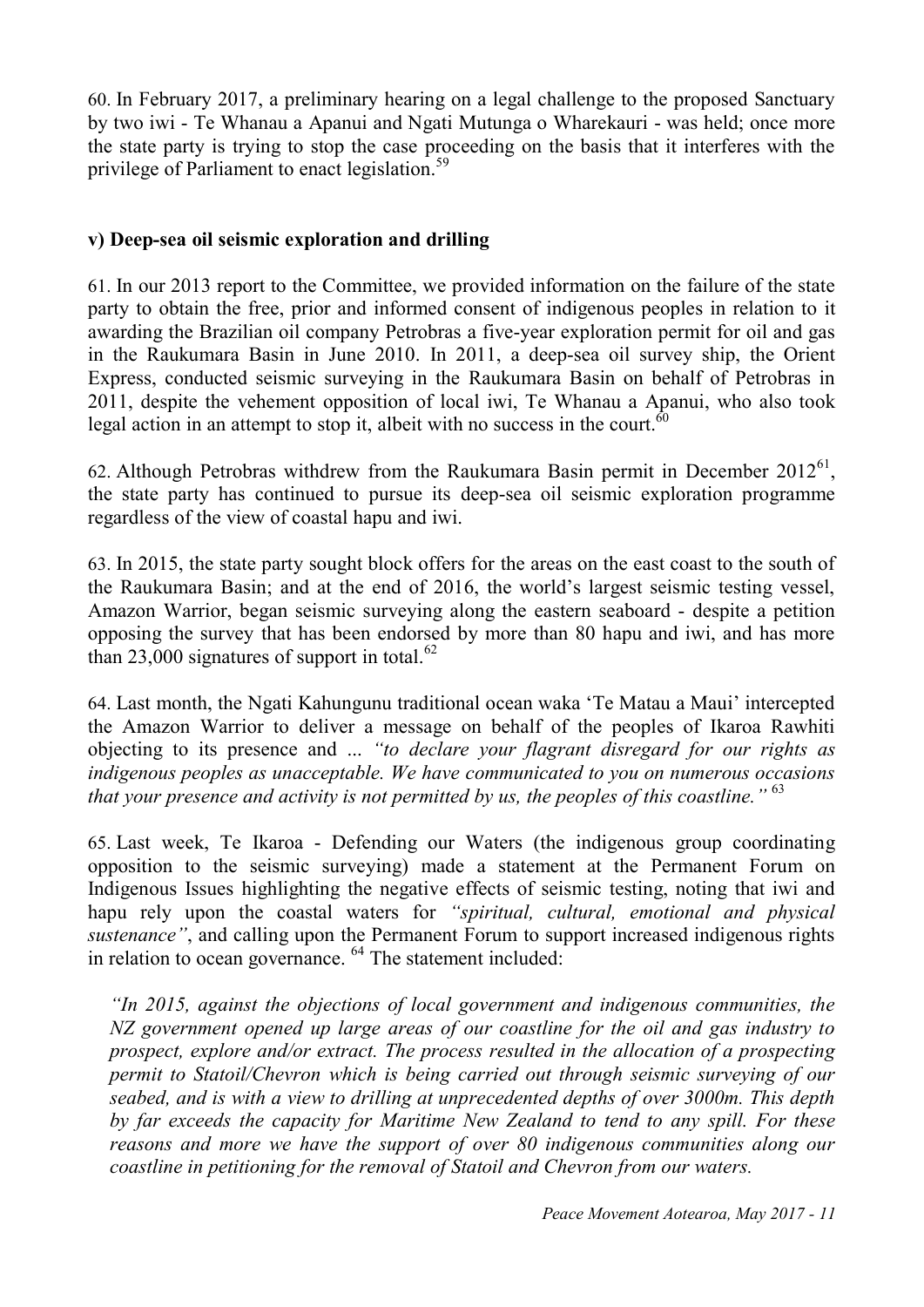*We are ocean peoples, we rely upon the delicately balanced ecosystems of our coastal waters for spiritual, cultural, emotional and physical sustenance. Our ancestral genealogies link us to the marine populations within our territory. Seismic testing has been proven to disturb, injure and kill marine life. Over the course of the recent seismic surveying we have experienced unprecedented levels of marine mammal beachings, including over 600 pilot whales in just two days.*

*We consider the block offer process, the seismic surveying and the proposed drilling to all be clear violations of our rights as secured by the Declaration for the Rights of Indigenous Peoples.*

*Madam Chair, we recall that article 26 of the Declaration secures our rights to our territories which we possess by reason of traditional ownership or other traditional occupation or use. The ocean is our unceded ancestral territory. Our sustained occupancy is primarily evidenced by our living voyaging traditions. " 65*

### **vi) Marine & Coastal Area (Takutai Moana) Act 2011**

66. Finally in this section, it should be noted that the deadline for hapu and iwi to apply for recognition of "customary interests" under the Marine & Coastal Area (Takutai Moana) Act  $2011$  was 3 April 2017<sup>66</sup> and the state party will not accept any new applications. More than 380 claims have been made under the Marine and Coastal Area Act but, even before they have been considered, the Prime Minister has already said that only a handful of them will be successful. $67$ 

### **E. Care and protection of Maori children**

### **i) Proposal to deprioritise placing Maori children in state care with whanau, hapu or iwi**

67. This section outlines urgent issues around the state party's approach to the care and protection of Maori children, which are part of its wider policy and legislative changes around the care and protection of children, including the establishment of a new Ministry<sup>68</sup> to replace Child, Youth and Family. Sixty-one percent of children in the care and protection system, and up to seventy percent of those in Child, Youth and Family or Youth Justice residences, are Maori.<sup>69</sup>

68. In September 2016, Cabinet papers released by the Minister of Social Development revealed that the state party plans to axe the provisions of the Children, Young Persons, and Their Families Act  $1989^{70}$  which require child protection staff to consider the effects of their decisions on whanau, hapu and iwi, and which prioritise placing children who are removed from their immediate family with their whanau, hapu or iwi.

The Act currently includes:

*5. Principles to be applied in exercise of powers conferred by this Act*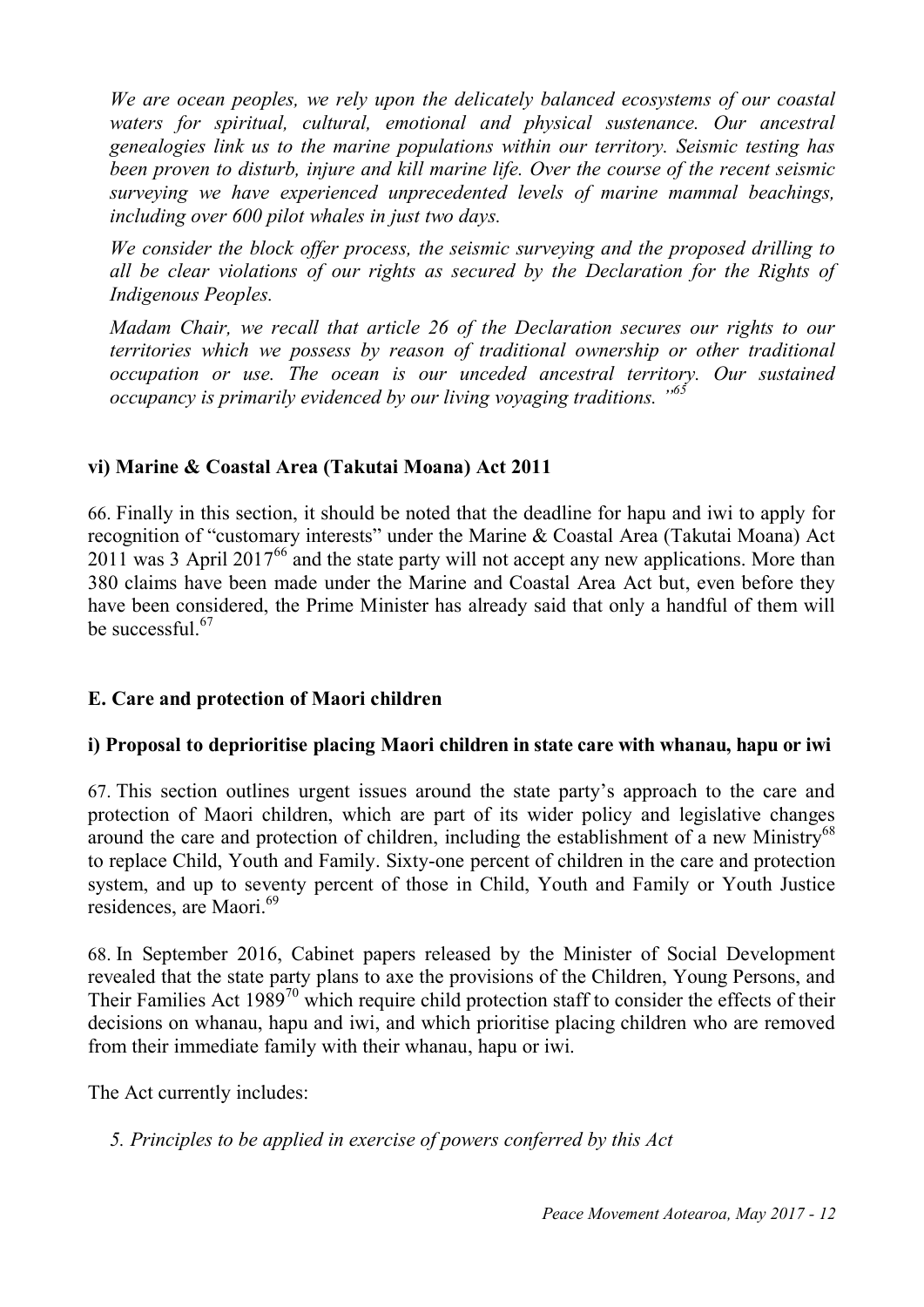*Subject to section 6, any court which, or person who, exercises any power conferred by or under this Act shall be guided by the following principles:*

*(c) the principle that consideration must always be given to how a decision affecting a child or young person will affect -*

*(i) the welfare of that child or young person; and*

*(ii) the stability of that child's or young person's family, whanau, hapu, iwi, and family group" -* and ...

*13. Principles*

*(1) Every court or person exercising powers conferred by or under this Part, Part 3 or 3A, or sections 341 to 350, must adopt, as the first and paramount consideration, the welfare and interests of the relevant child or young person (as required by section 6).*

*(2) In determining the welfare and interests of a child or young person, the court or person must be guided by the principle that children and young people must be protected from harm and have their rights upheld, and also the principles in section 5 as well as the following principles:*

*(g) where a child or young person cannot remain with, or be returned to, his or her family, whanau, hapu, iwi, and family group, the principle that, in determining the person in whose care the child or young person should be placed, priority should, where practicable, be given to a person -*

*(i) who is a member of the child's or young person's hapu or iwi (with preference being given to hapu members), or, if that is not possible, who has the same tribal, racial, ethnic, or cultural background as the child or young person".*

69. When the Minister of Social Development announced the changes, there was an immediate concerned response from Maori - for example, Dame Tariana Turia pointed out that the principles of Puao-te-ata-tu which shaped the 1989 Child, Young Persons and their Families Act were being tampered with despite a wealth of expertise upholding the fundamental value of a whanau-centred approach.<sup>71</sup>

70. Puao-te-ata-tu<sup>72</sup> was a landmark report in 1988 which reviewed the Department of Social Welfare, and:

*"identified a number of problems across the government in policy formation, service delivery, communication, racial imbalances in staffing, appointments, promotion and training practices. It said "The most insidious and destructive form of racism, though, is institutional racism. It is the outcome of mono-cultural institutions which simply ignore and freeze out the cultures of those who do not belong to the majority. National structures are evolved which are rooted in the values, systems and viewpoints of one culture only".*

*Puao-te-ata-tu informed the Children and Young Persons and their Families Act in 1979. It established procedures such as family group conferences and restorative justice. It created a new best practice of Maori-led solutions. But regrettably, the fundamental*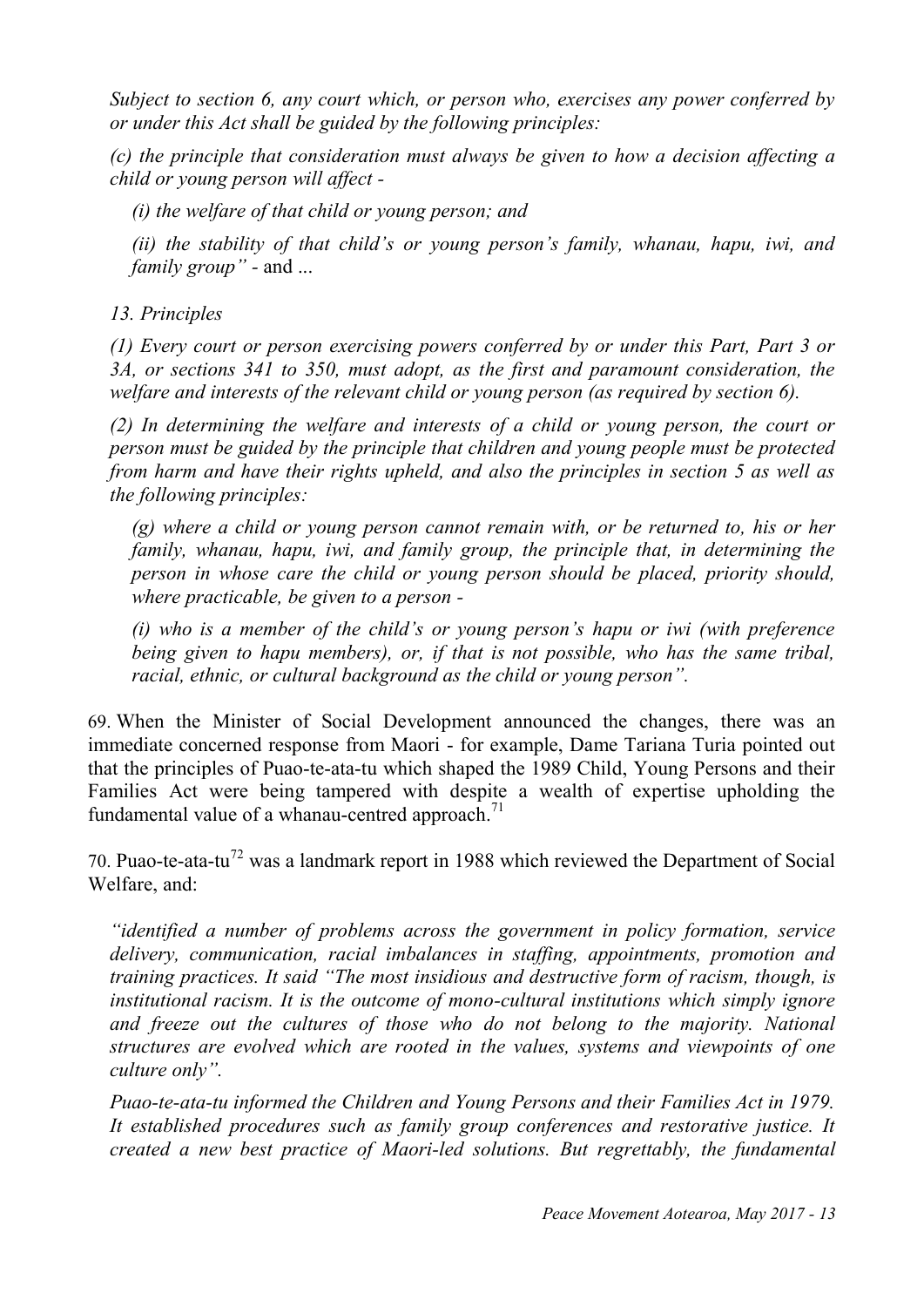*issues raised around institutional racism were minimised, ignored and forgotten by officials of the day and those that followed."* 73

71. Tariana Turia comments on the state party's proposal also included:

*It makes a mockery of the Expert Panel's recommendation<sup>74</sup> that the policy and practices of the new Ministry will be designed "in strategic partnerships with iwi and Maori organisations as a primary mechanism for providing opportunity and inviting innovation to improve outcomes for vulnerable Maori children, young people and their whanau" ...*

*"I was hopeful that when I read in the expert report that "Maori children deserve the best staff, the best expertise and the highest expectations" (2015, p13) that this Minister would do what was right; would establish strategic partnerships with those closest to whanau; would appoint significant Maori positions in the new Ministry that were in touch with whanau, hapu, iwi; and that all of us would be able to contribute to the solutions we so desperately need to achieve for all our children to live a great life.*

*What we needed to see was Puao-te-ata-tu put into policy and practice. Instead the latest announcement just feels like a big step backwards."<sup>75</sup>*

72. It should be noted that in its September 2016 Concluding Observations, the Committee on the Rights of the Child expressed serious concern about the *"enduring inadequate cultural capability of the State care system, despite recent efforts, which disproportionally impacts Maori families and children, who make up over half of the children in State care"*, and urged the state party to *"strengthen its efforts to improve the cultural capability of care and protection system and its engagement with Maori communities, whanau, hapu and iwi*<sup>"76</sup> - advice the state party has clearly ignored.

73. The Children, Young Persons, and Their Families (Oranga Tamariki) Legislation Bill<sup>77</sup>, which was introduced and had its first reading in December 2016, then referred to the Social Services Select Committee for consideration, does not include the priorities listed in the 1989 Act (provided on the previous page).

74. The legislative changes have been widely condemned by Maori, being described as yet another example of institutional racism<sup>78</sup>, "another ugly chapter in the Crown's history of state imposed abuse<sup>"79</sup>, as risking creating another "stolen generation" of Maori children<sup>80</sup>, and as dislocating Maori children *"from the essence of who they are"*<sup>81</sup> . During the first reading debate in parliament, Maori Members of Parliament also condemned the changes; for example, Green Party Co-Leader Metiria Turei's statement included:

*... "the fundamental provision in this legislation is the deliberate intention to remove Maori children from Maori whanau for good. It is an assimilationist policy in this legislation. It is a crime against the rights of the child and their whanau. It is a breach of Te Tiriti o Waitangi. It is extremely serious. This is a policy that the Government members know will have its greatest negative impact on Maori children and Maori whanau. They know that it will mean that more of our kids are taken, and more of our kids will be unsafe. It is one of the most disgraceful policy decisions by Government I have seen in a long time."*<sup>82</sup>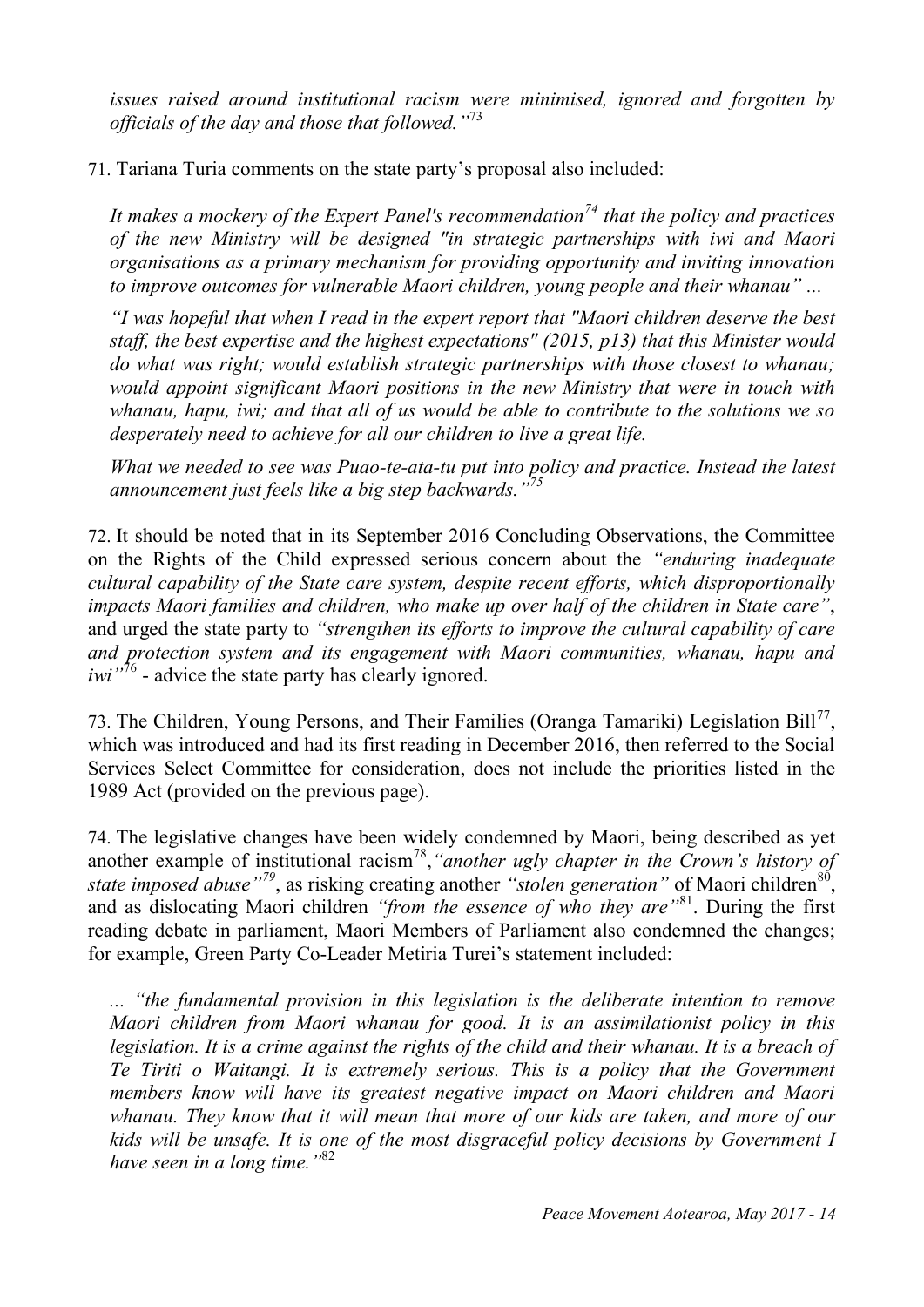75. Maori Party Co-Leader Marama Fox's comments included:

*"We should not have a Maori issues paper on the side, to decide what we might do or might not do. The entire make-up, the entire structure, the entire rebuild of CYF needs to be done in accordance with Maori principles.*

*What has happened is a systematic failure, where even the Children's Commissioner said that some of those children would have been better off staying in their abusive families than going into CYF care. In fact, going into CYF care has been detrimental to them. They are more likely to fall out of school without a qualification, more likely to be arrested, more likely to be incarcerated, and more likely to be abused in State care. That is double jeopardy. We cannot repeat the tragedy of the past. We cannot have a new stolen generation by removing links to whakapapa in this new design. It was not Maori families that failed all of their children; the system has failed all of their children.*

*Lastly, I want to say it is not a question of having a safe, loving, stable home or a Maori home, as if they are mutually exclusive."*<sup>83</sup>

76. Green Party MP Marama Davidson described the racist narrative underlying the legislation, saying:

*"The narrative that we continue in this House by supporting this legislation, which wants to weaken the priority to keep tamariki Maori with whanau Maori. When we uphold that legislation, we are feeding the narrative that Maori do not love our children as much, and that we do not understand how to properly and safely care for our children."...*

*"Instead of State removal of Maori children, we should be looking at State responsibility*  to ensure that all whanau have what they need to live good lives. That is when our *housing is working, that is when our education is delivering, and that is when our justice system is not blatantly and systemically racist. That is when everything is working to ensure that families have what they need to live good lives."* 84

77. In the week the Bill was introduced, the Maori Women's Welfare League (MWWL) filed a claim with the Waitangi Tribunal challenging the changes, explaining:

*"Essentially the claim is brought on the basis that the policy changes to a safe, stable, loving home without the existing priority of placement within whanau, hapu and iwi is a breach of the rangatiratanga and partnership guarantees under the Treaty of Waitangi.*

*Last week the [MWWL National] President wrote to the Minister of Social Development and the Minister for Maori Development asking that any proposed legislation reflecting the policy is deferred until Maori have had a chance to consider and discuss the changes. The President has also asked the Iwi Leaders for their support in the call to delay the introduction of any new law.*

*The policy outlines significant changes that will impact on our tamariki and rangatahi who make up the majority of children in state care. The existing provisions arose out of a report that identified institutional racism within the Department of Social Welfare and*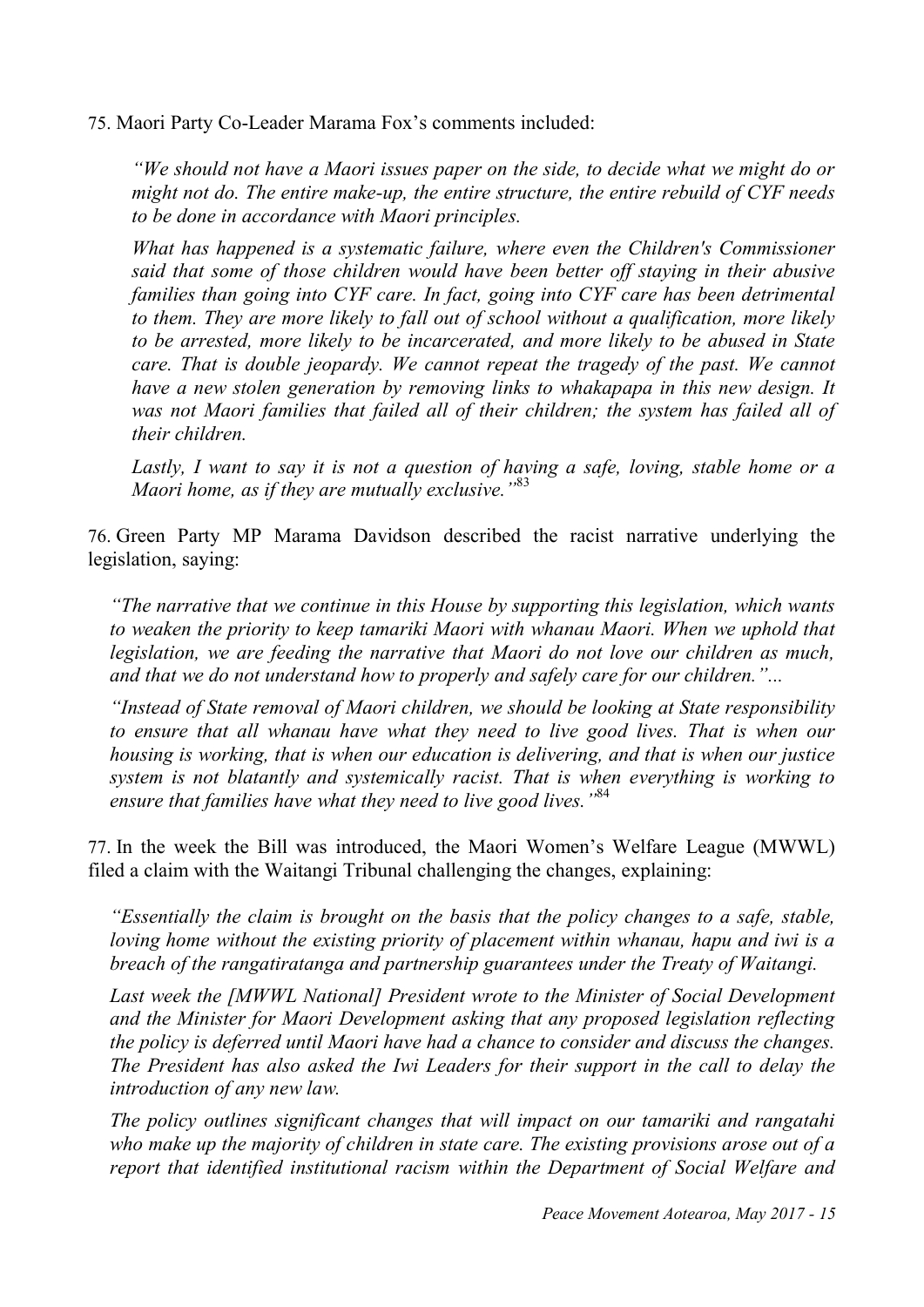*the urgent need to involve whanau, hapu and iwi in the decisions about proper care and protection. That the Department has fallen short of those requirements does not justify abandoning them. We know how important it is for our tamariki and rangatahi to know who they are and where they come from and to ensure that their whanau, hapu and iwi connection is made and maintained."*<sup>85</sup>

78. The MWWL Statement of Claim filed with the Waitangi Tribunal includes the letter to the Minister of Social Development and the Minister for Maori Development outlining their concerns about the policy changes and the lack of consultation with Maori about them.<sup>86</sup>

79. As is standard for the state party, when questioned in parliament about the lack of consultation with Maori prior to the introduction of the Bill, the Minister speaking on behalf of the Minister of Social Development said, *"there would be significant consultation opportunities as part of the bill's Select Committee process"*. 87

80. The MWWL submission to the Social Services Select Committee which is considering the Bill, states very clearly that the care and protection reforms have taken place *"without meeting the most basic elements of consultation with Maori"*, and also details their multiple reasons for opposing the legislation.<sup>88</sup>

81. The Social Services Select Committee is due to report back to parliament on the Bill on 13 June 2017. There have been rumours that some changes may be made to the Bill, but nevertheless, the repeated failure of the state party to consult with Maori at the planning stages of any policy of legislative proposals is unconscionable - not only because it causes totally unnecessary anguish and distress, but also because it is clearly a major breach of its Treaty and other international obligations with regard to indigenous peoples and their rights.

### **ii) Treatment of Maori children in state care**

82. While the state party's proposal would be of the deepest concern at any time, bizarrely it has come at a time of heightened public awareness and concern about what happens to Maori children in state care. This has come about in part because of the state party's refusal to hold a full and independent inquiry into the physical, sexual and psychological abuse and neglect of children in state institutions between the 1940s and 1990s, which particularly impacted Maori children who were the majority of those taken from their families and put into those institutions.

83. In 2008, the state party established the Confidential Listening and Assistance Service (CLAS) to listen to the experiences of, and to provide assistance to, anyone who had concerns or alleges abuse or neglect whilst in State care.<sup>89</sup> CLAS was chaired by Judge Carolyn Henwood, and comprised an eight member panel which heard the stories of 1,103 individuals who had been in state care prior to 1992, before it was shut down in 2015.<sup>90</sup>

84. CLAS's report was released under the Official Information Act (OIA) in  $2015^{91}$ . The report describes the process undertaken by the panel, participants' stories and the impacts of their experiences, and ways to improve state care for the next generation. The report states: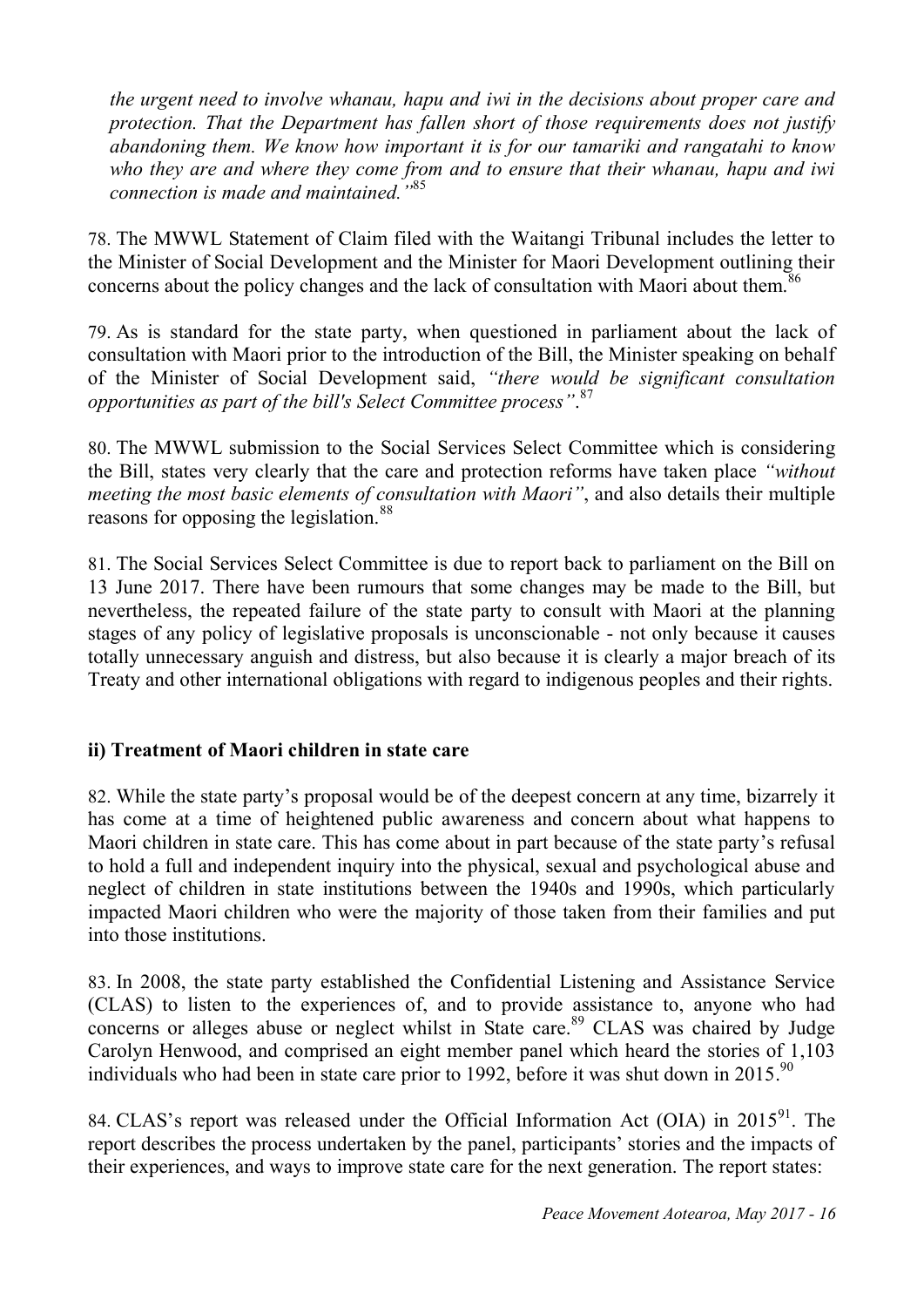*"Our panel meetings revealed an alarming amount of abuse and neglect, with extreme levels of violence. We allowed people to lift the lid on those issues, to air their grievances in a safe way so their voices were heard. We tried to ensure that everyone who came forward was provided with appropriate assistance." ...* 

*"The most shocking thing was that much of this was preventable. If people had been doing their jobs properly and if proper systems had been in place, much of this abuse could have been avoided with better oversight."*<sup>92</sup>

85. Judge Henwood made seven recommendations to the state party, including that an independent body be set up to discover the extent of the abuse, to monitor the Ministry's care of children and to investigate complaints.<sup>93</sup> The recommendations were redacted in the CLAS report released under the  $OIA^{94}$ , although they were included in the report was publicly released<sup>95</sup> at an unknown date, possibly after the state party finally made a formal response to the CLAS report in November 2016 - a year and five months after it was submitted.<sup>96</sup>

86. The state party responded to the CLAS report by saying there would be no universal apology for the abuse of children in state care because *"there is no evidence it was*  systemic", and there would be no independent inquiry.<sup>97</sup> Instead, the state party is "fast tracking" compensation via the Ministry of Social Development for people alleging historic abuse in state care, a process advocates for child abuse victims have described as flawed and underfunded.<sup>98</sup>

87. The state party's refusal to hold an independent inquiry has been condemned by survivors of state abuse, by the Iwi Leaders Forum, Maori Women's Welfare League, the Human Rights Commission, and every political party, except National (the government party).<sup>99</sup> It has prompted some survivors to speak publicly about their inexcusable experiences of abuse while in state care<sup>100</sup>, and their courage has been contrasted with the behaviour of the state party:

*It's a shame that the Crown has not been similarly courageous in its response. Its refusal to hold any sort of inquiry shows a callous disregard for the trauma of the victims as well as an unwillingness to accept responsibility.*

*Yet in many ways the lack of response isn't surprising. The immediate reason may simply be a fear of the costs of possible compensation to the victims - petty politics too often prevails over the need to remedy injustice.*

*However, even petty politics have a whakapapa of sorts, a context within which decisions are made and interests determined. In this country that context is always the history of colonisation, and the way it is understood or misunderstood.*

*In this particular case, the Crown's refusal to publicly inquire into the abuse in its own*  institutions is consistent with a long-held misperception about its power, and the nature *and consequences of colonisation within which it was assumed."* 101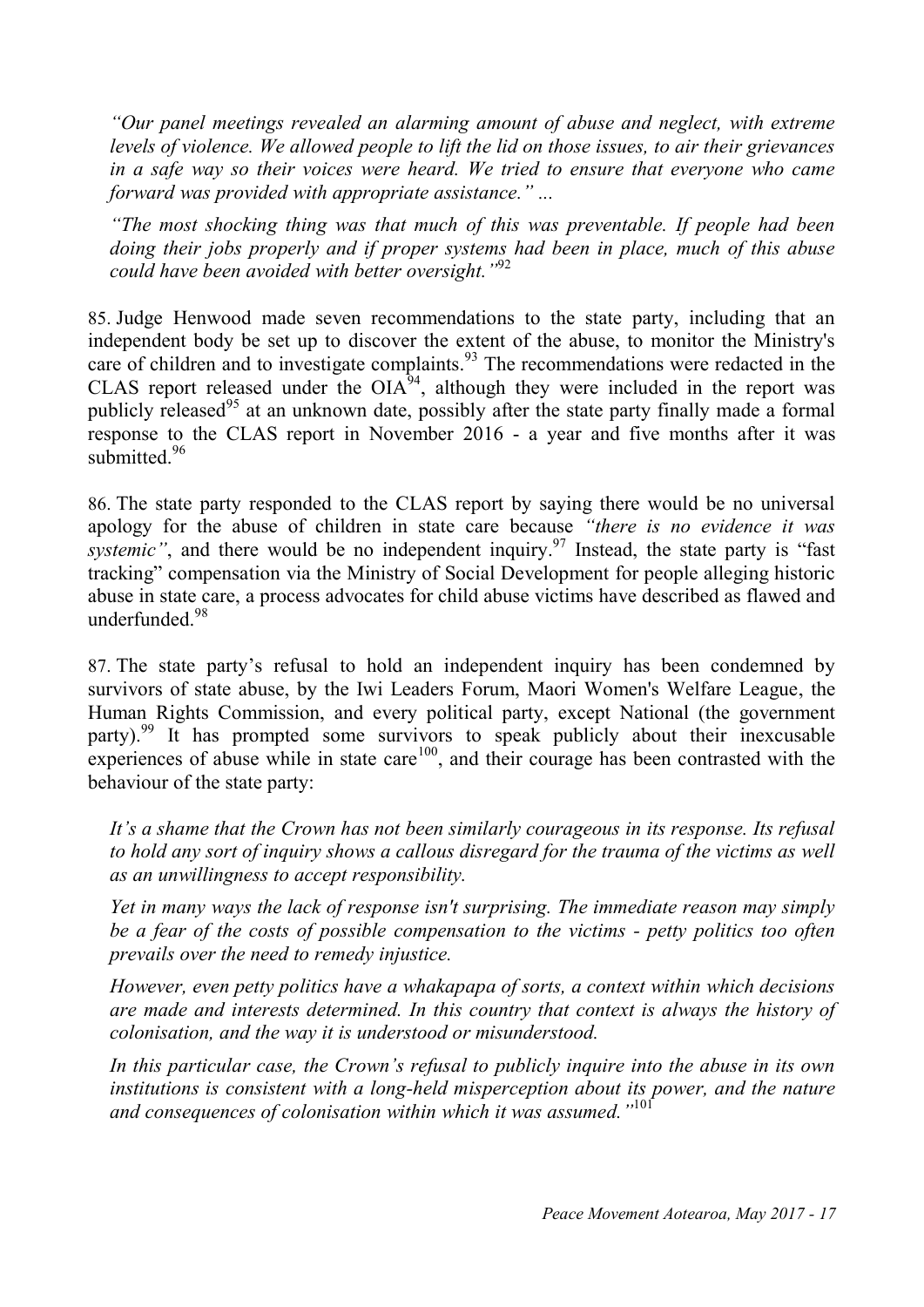88. In March 2017, an urgent application was lodged with the Waitangi Tribunal - the WAI 2615 'Maori Children placed in State care' claim<sup>102</sup> - calling for an independent inquiry into the disproportionate impact of state care, and abuse while in state care, on Maori. Auckland University Law School Senior Lecturer Andrew Erueti, who is assisting the claimants, said:

*"the claim asks for an independent inquiry to find out why so many Maori children were put in welfare homes where they suffered abuse. It says there is an incomplete understanding of the policies and practices that led to the majority of children in state institutions being Maori, the abuse they suffered, and how it has affected successive generations." ...*

*"Maori children were singled out by child welfare officers and those children were illtreated in state institutions. The true extent and detail of the violations are unknown because the Crown has failed to establish an independent and comprehensive inquiry into the matter.*

*Ministry of Social Development processes were inadequate and there had been no analysis of the impact on subsequent generations, the consequences in terms of Maori incarceration, gang membership, family violence, educational failure, and ill-health, both physical and mental. Until those matters were investigated independently, there was a risk that the same mistakes could be made again.*

*A comprehensive independent inquiry was needed to inform current and future child policy and legislation, including the Oranga Tamariki Bill before parliament, Mr Erueti said. "It's important to look clearly at the circumstances that led to what we think was a systemic breakdown in the system," he said.*

*"Unless we explore that in detail, unless there's a comprehensive inquiry into the reasons for the abuse and neglect - and it was extensive and pervasive - then there's a real risk that we may end up repeating the same mistakes under this new code."*<sup>103</sup>

#### **F. Institutional racism and the administration of justice**

89. Our focus in this section on the administration of justice is not intended to suggest in any sense that institutional racism against Maori only occurs in this context - it occurs in all of aspects of daily life, including health<sup>104</sup> and education<sup>105</sup>.

90. There is a direct link between the incarceration of Maori children in significant numbers in state institutions, as outlined in the section above, and the subsequent disproportionate rate of incarceration of Maori in prisons, as referenced - for example - in the WAI 2615 Statement of Claim to the Waitangi Tribunal:

*"129. For many Maori that entered the criminal justice system their first contact with the State was via the child welfare protection agencies of the Crown.*

*130. The pathway from care into custody is entrenched, and has been demonstrated across numerous statistics.*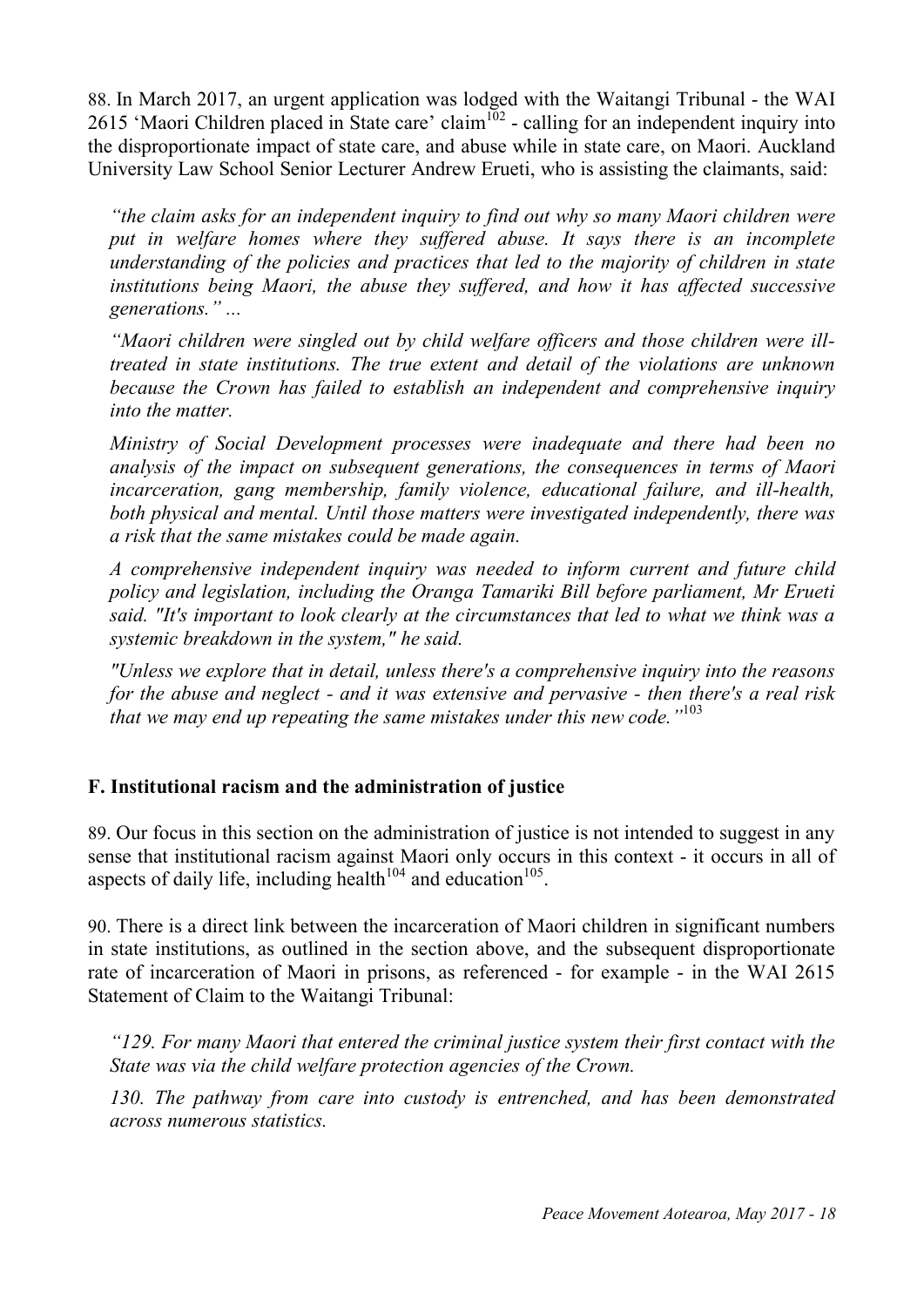*131. This is not the focus of the urgency request - which calls for an independent inquiry, but counsel notes the close connection between institutionalisation of Maori youth and their later institutionalisation in New Zealand's prisons."* 106

91. As the Committee is aware, institutional racism is a feature of the state party's criminal justice system - Maori are more likely than non-Maori to be apprehended, to be prosecuted, to be remanded awaiting trial, to be convicted, and to be given a custodial sentence.<sup>107</sup>

92. This has lead to appalling levels of incarceration, which were summarised in the Waitangi Tribunal report released last month ('Tu Mai te Rangi!'), which looks at how the Crown, through the Department of Corrections, is failing to meet its Treaty responsibilities to reduce Maori reoffending rates:

*"Current estimates put the total prison population in 2017 at 10,000. As at June 2016, Maori made up 50.8 per cent of all sentenced prisoners in New Zealand's corrections system, despite comprising just 15.4 per cent of New Zealand's population. Of all sentenced male prisoners in New Zealand, 50.4 per cent are Maori men. Maori women make up 56.9 per cent of all sentenced female prisoners. Young Maori figure prominently. Some 65 per cent of youth (under 20 years) in prison are Maori, up from 56 per cent a decade ago. Recent estimates of the total prison population indicate that approximately 5,000 Maori men and women will be imprisoned in 2017."* 108

93. Furthermore, last year, Maori were imprisoned at a higher rate than any year since records began - 56.3 percent of those convicted - even while the overall number of people convicted has dropped significantly in the past decade.<sup>109</sup>

94. With regard to the recent efforts by the Department of Corrections to reduce the overall rate of reoffending by 25 per cent, in its April 2017 report the Waitangi Tribunal said ... *"the most recent statistics supplied by the Crown show Maori progress toward this target has slowed dramatically, while the gap between Maori and non-Maori progress toward the*  target has widened". <sup>110</sup>

95. The Waitangi Tribunal concluded that:

*... "the Crown, through the Department of Corrections, is not prioritising the reduction of Maori reoffending. This conclusion is supported by the fact that the Department has no specific plan or strategy to reduce Maori reoffending, no specific target to reduce Maori reoffending, and no specific budget to meet this end."* <sup>111</sup> and

*... "the Crown is not prioritising the reduction of the rate of Maori reoffending and is in breach of its Treaty obligations to protect Maori interests and to treat Maori equitably."*<sup>112</sup>

96. Among the Waitangi Tribunal's recommendations is that *"the Department work with its Maori partners to design and implement a new Maori-specific strategic framework"*. 113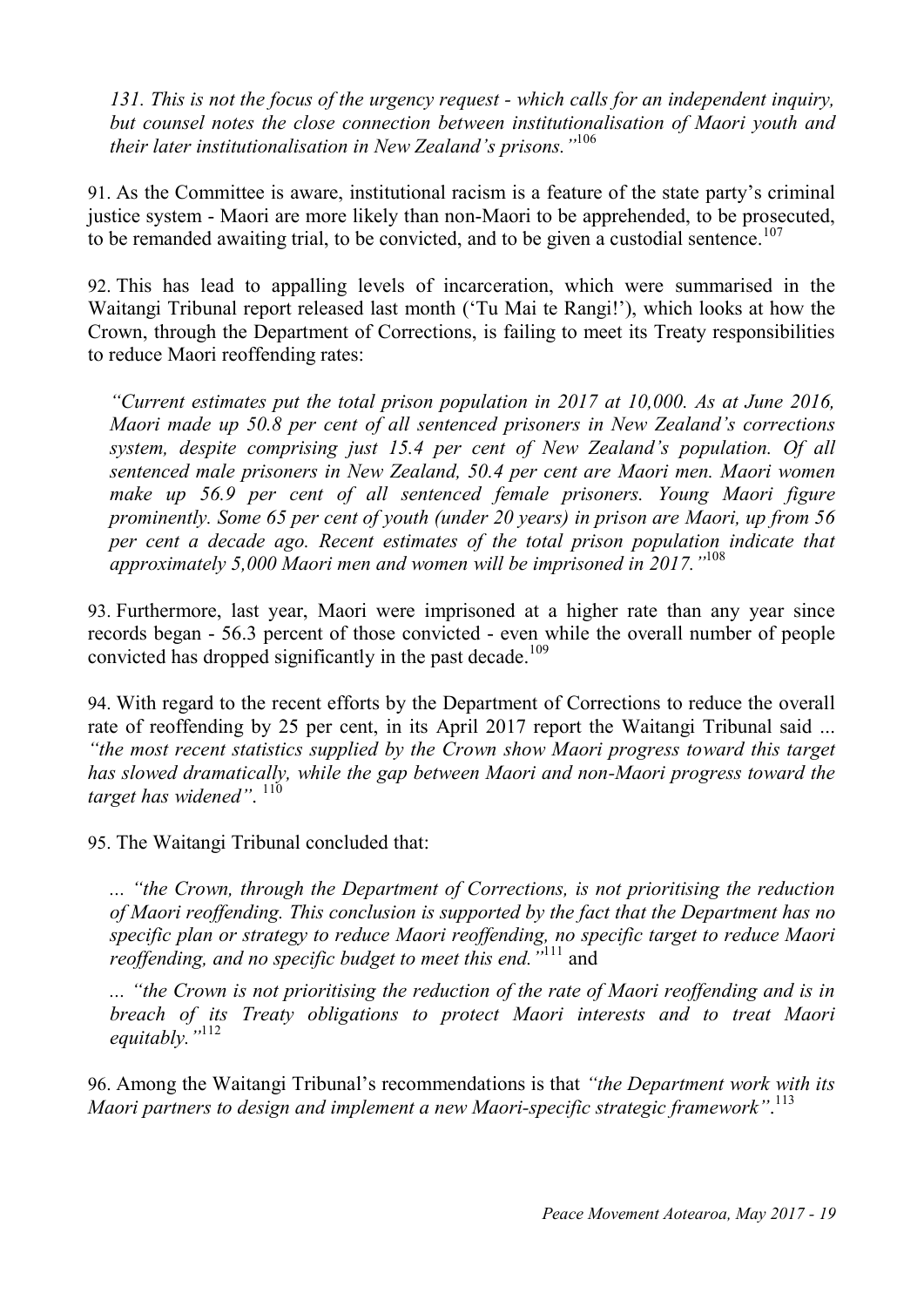97. It should be noted that the state party's lack of interest in addressing institutional racism in the criminal justice system is evident in the fact that this Tribunal report comes twenty nine years after the landmark report 'Maori and the Criminal Justice System: He Whaipaanga Hou - A New Perspective' was published by the (then) Department of Justice $114$ .

98. 'He Whaipaanga Hou' was the result of extensive research undertaken in a Maori conceptual framework. It pointed out that any analysis of Maori and the criminal justice system must be contextualised within the historical and ongoing processes of colonisation and resulting cultural deprivation, looked at Maori and Pakeha concepts of justice, highlighted the monoculturalism and institutional racism of the New Zealand criminal justice system, made a number of recommendations, and concluded that a parallel system was necessary to ensure justice for Maori.

99. As both the number of Maori imprisoned and the rate at which they are imprisoned when compared with non-Maori continues to rise, it is clear that the state party has not addressed any of the issues raised in 'He Whaipaanga Hou' - despite the intervening twenty nine years.

#### **G. Impact of the activities of New Zealand companies on indigenous communities overseas**

100. We have a long standing concern about the negative impact of the activities New Zealand companies on indigenous communities overseas<sup>115</sup>, in particular the fact that so far as we are aware the state party does not monitor those activities or their impact. We will provide information on this matter in our report for the 93rd session, but in the interim, suggest the Committee asks for information about how the state party monitors the impact of the activities of New Zealand companies on the enjoyment of Convention rights by indigenous communities in other parts of the world.

101. Thank you for your attention to our report.

#### **References**:

<sup>1</sup> Twenty-first and twenty-second periodic reports submitted by states parties under Article 9 of the Convention: New Zealand (submitted March 2016), 20 April 2016, CERD/C/NZL/21-22

 $2^2$  For example, to the Special Rapporteur on the Situation of Human Rights and Fundamental Freedoms of Indigenous People in 2005; to the Committee on the Elimination of Racial Discrimination in 2007 and 2013; to the Human Rights Committee in 2009, 2010, 2014 and 2016; to the Committee on the Rights of the Child in 2010, 2011 and 2016; to the Committee on Economic, Social and Cultural Rights in 2011, 2012 and 2016; to the Committee Against Torture in 2015; to the Human Rights Committee for the General Discussion on Article 6 of the International Covenant on Civil and Political Rights in 2015; to the Committee on the Rights of the Child on the Draft General Comment on Article 4 of the Convention (Public Spending) in 2015; and jointly with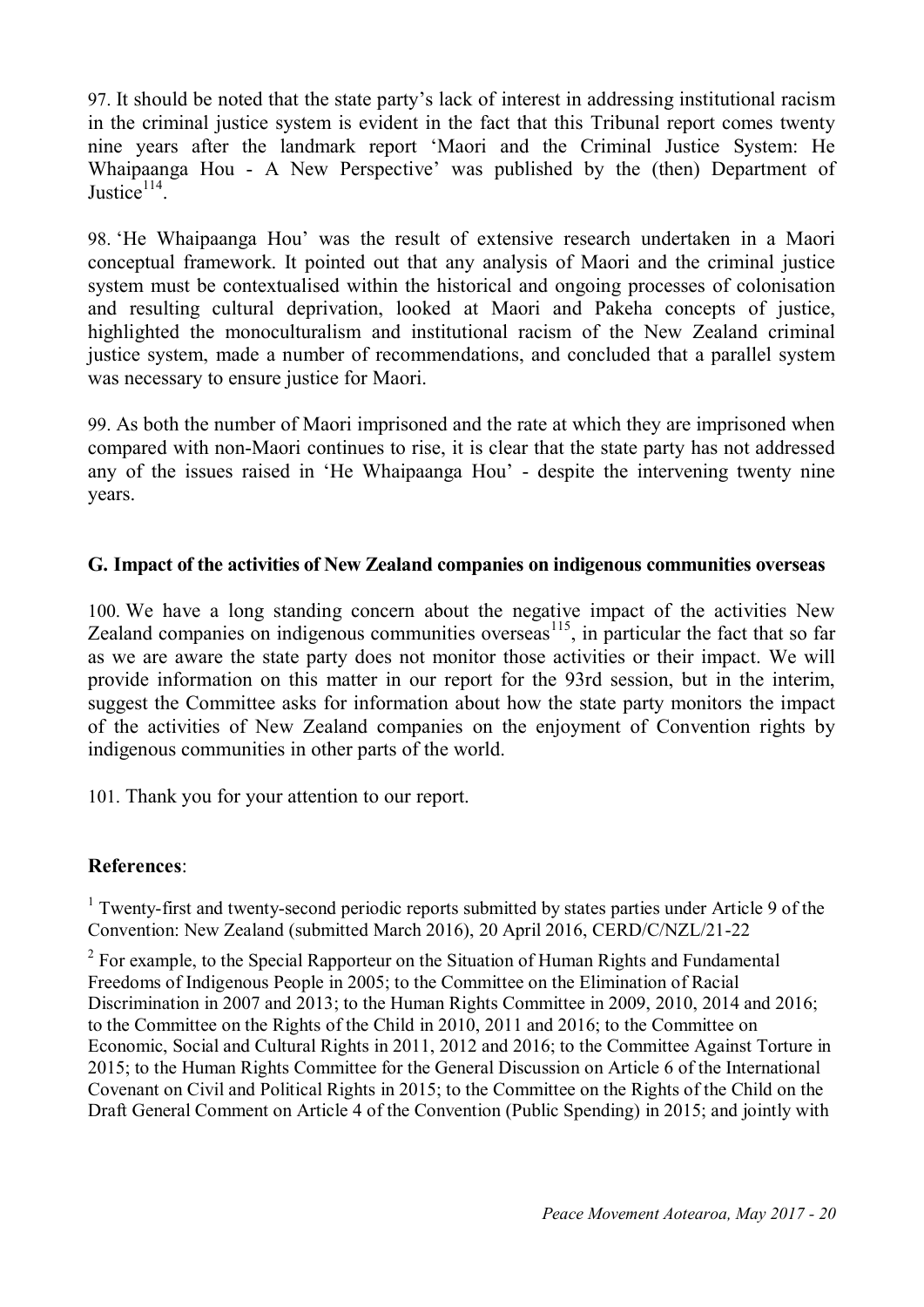the Aotearoa Indigenous Rights Trust and others, to the Human Rights Council for the Universal Periodic Review of New Zealand in 2008, 2009 and 2014.

<sup>3</sup> General Recommendation XXIII: Indigenous Peoples, Committee on the Elimination of Racial Discrimination, 18 August 1997, A/52/18, Annex V

<sup>4</sup> Committee on the Elimination of Racial Discrimination: Concluding Observations on the eighteenth to the twentieth periodic reports of New Zealand, adopted by the Committee at its eighty-second session (11 February-1 March 2013), 17 April 2013, CERD/C/NZL/CO/18-20

 $<sup>5</sup>$  References to the Treaty of Waitangi in this report are to the Maori text signed at Waitangi on 6</sup> February 1840 by the Crown, and on 6 February and subsequently, by more than 500 rangatira, not to one of the English versions

 $6$  1835 Declaration of Independence of New Zealand (He Whakaputanga o te Rangatiratanga o Nu Tireni) ... *"He Whakaputanga was an unambiguous declaration of Maori sovereignty and independence. The rangatira who signed it declared that rangatiratanga, kingitanga, and mana in relation to their territories rested only with them on behalf of their hapu and that no one else but them could make law within their territories, nor exercise any function of government except under their authority."* - 'Treaty Signatories Did Not Cede Sovereignty in February 1840', Waitangi Tribunal, 14 November 2014, https://www.waitangitribunal.govt.nz/news/report-on-stage-1-of-thete-paparahi-o-te-raki-inquiry-released-2

 $\frac{7}{1}$  Concluding Observations of the Committee on Economic, Social and Cultural Rights: New Zealand, 18 May 2012, E/C.12/NZL/CO/3, paragraph 11

<sup>8</sup> United Nations Declaration on the Rights of Indigenous Peoples, GA Res. 61/295, UN Doc. A/RES/61/295 (13 September 2007)

 $9$  CERD/C/NZL/21-22, para 24

<sup>10</sup> Treaty of Waitangi (Fisheries Claims) Settlement Act 1992, Preamble, l.viii, http://www.legislation.govt.nz/act/public/1992/0121/latest/096be8ed8155cd48.pdf

 $11$  See, for example, 'Key: Parliament's wishes 'supreme' over Treaty', Newshub, 21 March 2016, http://www.newshub.co.nz/home/politics/2016/03/key-parliaments-wishes-supreme-overtreaty.html

 $12$  CERD/C/NZL/21-22, paras 39 - 42

<sup>13</sup> Constitutional Advisory Panel, http://www.ourconstitution.org.nz Constitutional Advisory Panel Report, http://www.ourconstitution.org.nz/The-Report

<sup>14</sup> CERD/C/NZL/21-22, para 41

<sup>15</sup> 'Treaty Signatories Did Not Cede Sovereignty in February 1840', as above, https://www.waitangitribunal.govt.nz/news/report-on-stage-1-of-the-te-paparahi-o-te-raki-inquiryreleased-2 - links to the Report, in two parts, are at the end of that page

 $16$  As at note above

<sup>17</sup> See, for example, 'Crown still in charge: Minister Chris Finlayson on Waitangi Treaty ruling', NZ Herald, 14 November 2014,

http://www.nzherald.co.nz/nz/news/article.cfm?c\_id=1&objectid=11358560

<sup>18</sup> 'He Whakaaro Here Whakaumu Mo Aotearoa: The Report of Matike Mai Aotearoa', http://www.converge.org.nz/pma/iwi.htm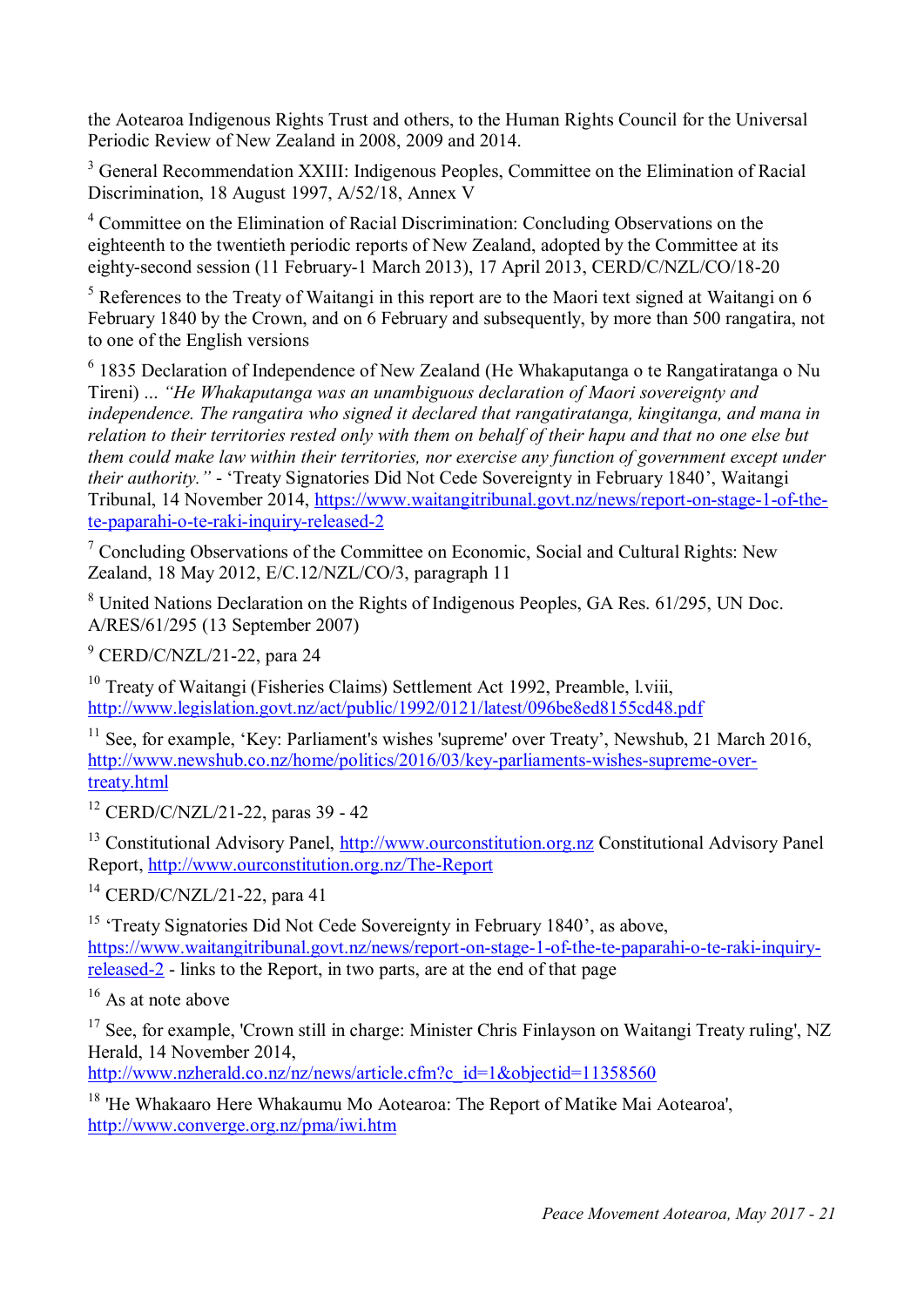<sup>19</sup> 'He Whakaaro Here Whakaumu Mo Aotearoa: The Report of Matike Mai Aotearoa', p 7

<sup>20</sup> See, for example, the outcomes of 42 community discussions summarised in 'Submission to the Constitutional Advisory Panel', Peace Movement Aotearoa, 31 July 2013, http://www.converge.org.nz/pma/PeaceMovementAotearoaCAPSubmission.pdf

<sup>21</sup> After a century-and-a-half of struggle and eighty years of court action by the seven Whanganui Iwi, Te Awa Tupua (Whanganui River Claims Settlement) Act 2017 finally provides appropriate recognition for the Whanganui River, appropriate acknowledgement of the inalienable and longstanding relationship of all River iwi and hapu with the River, gives the River legal personality and standing in its own right, and enshrines in law and protects its rights and innate values. See, for example, 'Te Awa Tupua passes in to law', Nga Tangata Tiaki o Whanganui, 15 March 2017, http://www.scoop.co.nz/stories/PO1703/S00187/te-awa-tupua-passes-in-to-law.htm the Nga Tangata Tiaki o Whanganui site is at http://www.ngatangatatiaki.co.nz and Te Awa Tupua (Whanganui River Claims Settlement) Act 2017 is at is at http://www.legislation.govt.nz/act/public/2017/0007/latest/096be8ed81520106.pdf

 $22$  CERD/C/NZL/CO/18-20, para 18

<sup>23</sup> New Plymouth District Council (Waitara Lands) Bill, http://www.legislation.govt.nz/bill/local/2016/0174/latest/096be8ed813cb13d.pdf

<sup>24</sup> ' 'Give it back' refrain at Waitara Lands Bill hearing', Radio NZ, 17 February 2017, http://www.radionz.co.nz/news/national/324748/%27give-it-back%27-refrain-at-waitara-lands-billhearing The Manukorihi Hapu submission to the Mari Affairs Select Committee is at https://www.parliament.nz/resource/en-

NZ/51SCMA\_EVI\_00DBHOH\_BILL69946\_1\_A537698/595f45d19a8fa5ff098e39bfe158733a733 5da1d Te Kotahitanga o Te Atiawa Trust submission is at https://www.parliament.nz/resource/en-NZ/51SCMA\_EVI\_00DBHOH\_BILL69946\_1\_A537412/461a1000fe18e31e19040f157f8dd43f016 afbd5 and the Otaraua Hapu submission is at https://www.parliament.nz/resource/en-NZ/51SCMA\_EVI\_00DBHOH\_BILL69946\_1\_A537529/0912f52277686c0c30145924146c383f9b e0bbc0

<sup>25</sup> ' 'Give it back' refrain at Waitara Lands Bill hearing', as above

<sup>26</sup> 'Te Atiawa opposes land bill but keen to be part of better solution', Taranaki Daily News, 20 February 2017, http://www.stuff.co.nz/taranaki-daily-news/news/89590631/Te-Atiawa-opposesland-bill-but-keen-to-be-part-of-better-solution

<sup>27</sup> 'Extension granted regarding select committee consideration of Waitara land bill', Taranaki Daily News, 10 April 2017, http://www.stuff.co.nz/taranaki-daily-news/news/91418477/extensiongranted-regarding-select-committee-consideration-of-waitara-land-bill

<sup>28</sup> About Ihumatao, http://www.soulstopsha.org/about-ihumatao-mangere.html

 $^{29}$  See, for example. 'New subdivision planned for site of historic eviction reignites anger of the land wars', Sunday Star Times , 9 October 2016, http://www.stuff.co.nz/national/85029876/site-ofthe-waikato-wars-in-battle-to-keep-heritage-from-housing-developers

 $30$  See, for example, 'Campaigners take fight against Auckland development to UN', Radio NZ, 25 April 2017, http://103.14.3.1/news/national/329477/campaigners-take-fight-against-akldevelopment-to-un

<sup>31</sup> 'Otuataua Stonefields Historic Reserve', Auckland Council, http://www.aucklandcouncil.govt.nz/EN/parksfacilities/premierparks/Documents/otautauastonefield shistoricreservebrochure.pdf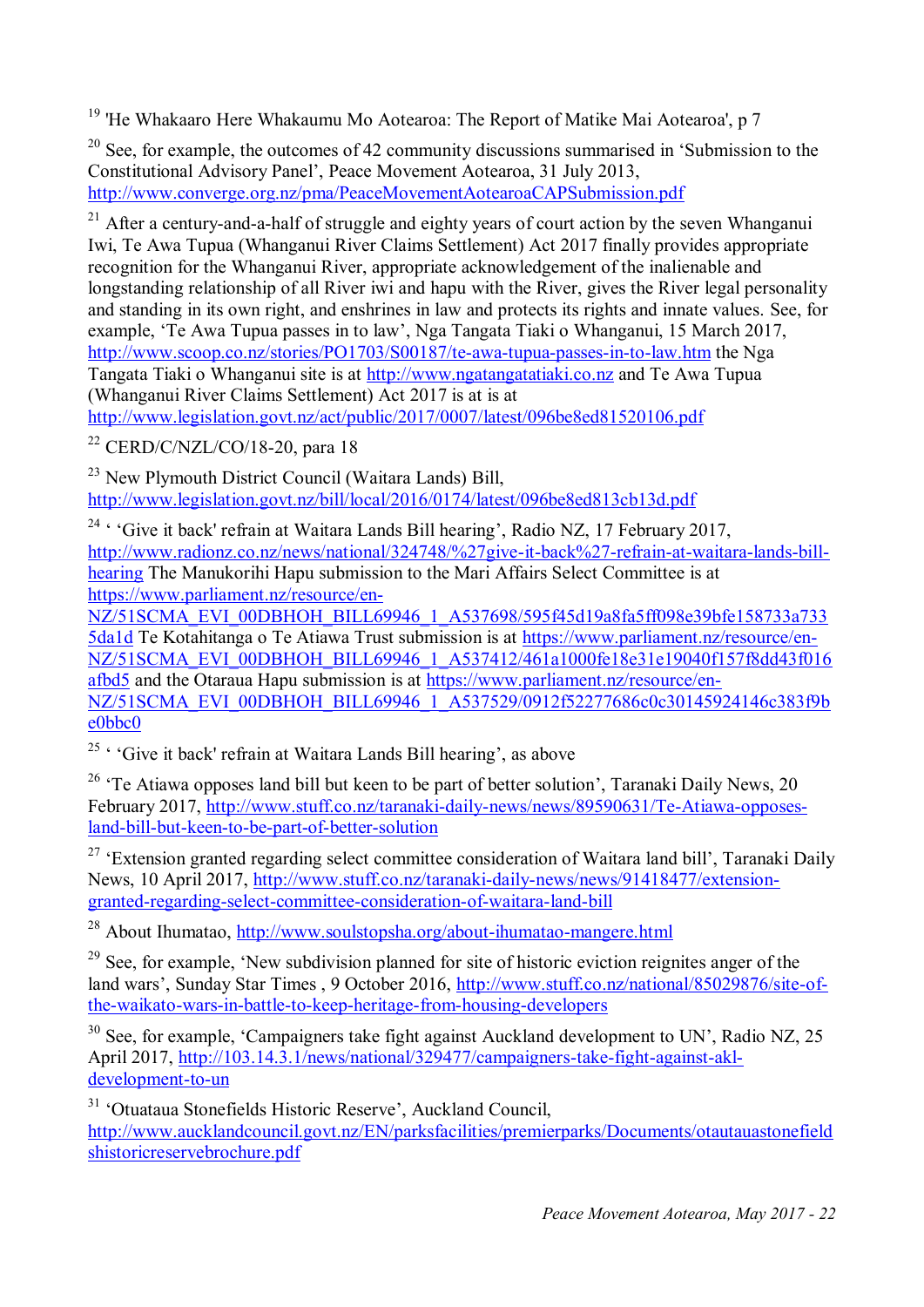<sup>32</sup> About Ihumatao, http://www.soulstopsha.org/about-ihumatao-mangere.html

<sup>33</sup> Maps showing the relationship of the Wallace Block to Ihumatao and the Otuataua Stonefields Historic Reserve are at http://www.soulstopsha.org/about-ihumatao-mangere.html

<sup>34</sup> Manukau City Council was subsequently subsumed into Auckland Council when the state party amalgamated the eight local authorities in the wider Auckland region into one unitary authority

 $35$  A full account of the history of Ihumatao is at  $\frac{http://www.soulstopsha.org/special-housing-area-1}{http://www.soulstopsha.org/special-housing-area-1}$ sha.html

 $36$  As at note above

 $37$  See, for example, Waitangi Tribunal asked to review Auckland SHA, SOUL, 14 December 2015, http://www.scoop.co.nz/stories/AK1512/S00418/waitangi-tribunal-asked-to-review-aucklandsha.htm

<sup>38</sup> See, for example, 'Making a Stand for the Land, at Ihumatao, Mangere', SOUL, 9 March 2016, http://www.scoop.co.nz/stories/AK1603/S00240/making-a-stand-for-the-land-at-ihumataomangere.htm

<sup>39</sup> A type of legislative instrument that is made by the Executive Council presided over by the Governor-General, http://www.legislation.govt.nz/glossary.aspx

<sup>40</sup> See, for example, 'Ihumatao and the Otuataua Stonefields: A very special area', the Listener, 3 June 2016, http://www.noted.co.nz/currently/environment/ihumatao-and-the-otuataua-stonefields-avery-special-area

<sup>41</sup> WAI 2547: The Special Housing Areas Act (Ihumatao) claim, Statement of Claim, 7 December 2015,

https://forms.justice.govt.nz/search/Documents/WT/wt\_DOC\_99338242/Wai%202547%2C%201.1 .1.pdf

 $42$  As at note above

<sup>43</sup> 'PM announces Kermadec Ocean Sanctuary', John Key, 29 September 2015, https://www.beehive.govt.nz/release/pm-announces-kermadec-ocean-sanctuary

<sup>44</sup> Treaty of Waitangi (Fisheries Claims) Settlement Act 1992, Preamble, l.viii, http://www.legislation.govt.nz/act/public/1992/0121/latest/096be8ed8155cd48.pdf

<sup>45</sup> 'Consistency with the government's Treaty of Waitangi obligations: 3.2. What steps have been taken to determine whether the policy to be given effect by this Bill is consistent with the principles of the Treaty of Waitangi?' Departmental Disclosure Statement, NZ government, 26 February 2016, http://disclosure.legislation.govt.nz/bill/government/2016/120

<sup>46</sup> See, for example, 'Te Runanganui o Ngati Porou claims lack of consultation over Kermadec Ocean Sanctuary', Maori Television, 8 October 2015,

https://www.maoritelevision.com/news/national/te-runanganui-o-ngati-porou-claims-lackconsultation-over-kermadec-ocean-sanctuary

 $47$  'Te Ohu Kaimoana considers government's plan to create marine reserve around the Kermadec Islands', Te Ohu Kaimoana, 2 October 2015, http://teohu.maori.nz/media-release/2015/02.10.15- Marine\_Reserve\_Kermadec\_Is.htm

<sup>48</sup> See, for example, 'Key: Parliament's wishes 'supreme' over Treaty', Newshub, 21 March 2016, http://www.newshub.co.nz/home/politics/2016/03/key-parliaments-wishes-supreme-overtreaty.html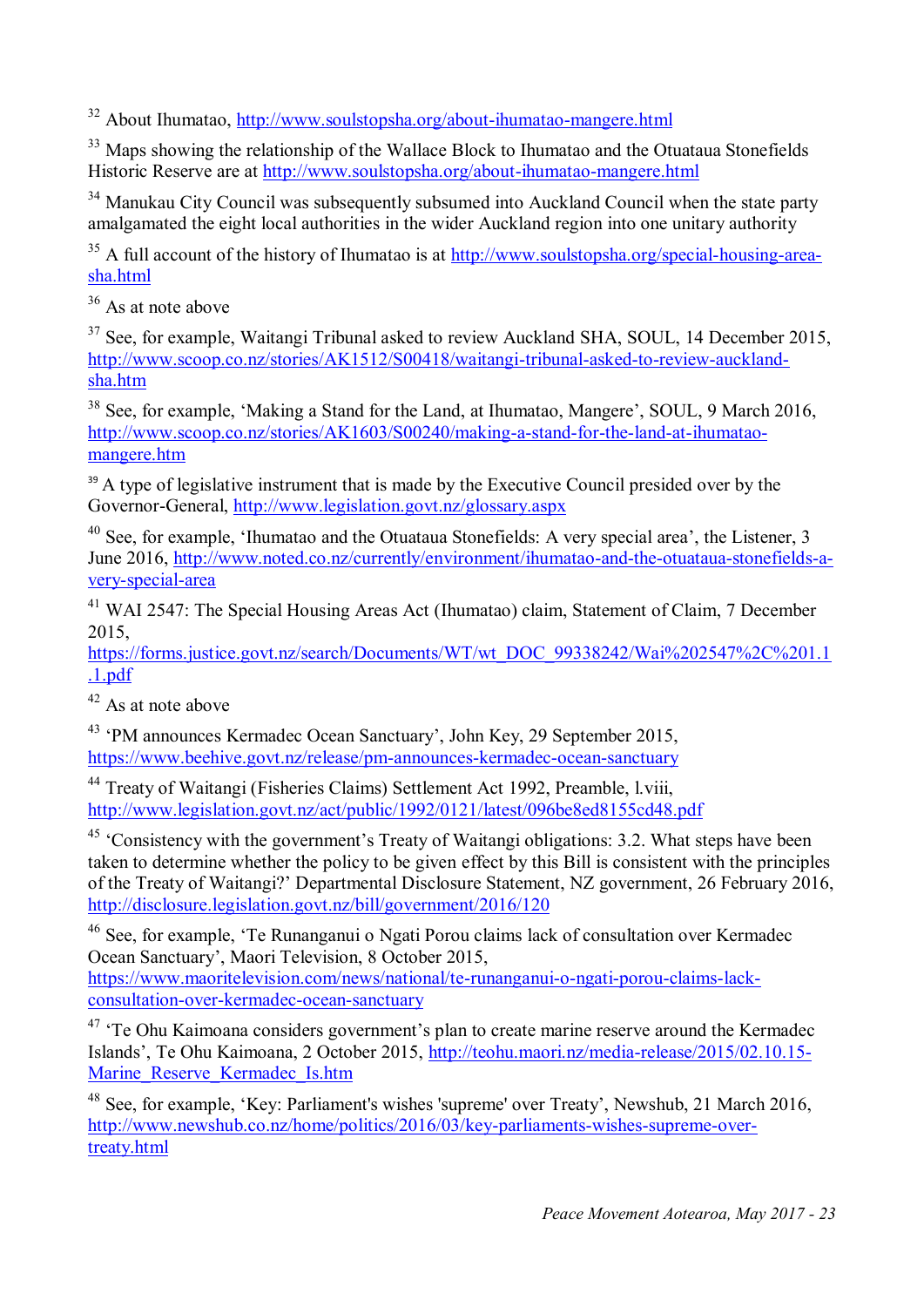<sup>49</sup> See, for example, 'Kermadec sanctuary breaches rights - Maori Fisheries Trust', NZ Herald, 2 October 2015, http://www.nzherald.co.nz/nz/news/article.cfm?c\_id=1&objectid=11522838

<sup>50</sup> Kermadec Ocean Sanctuary Bill, http://www.legislation.govt.nz/bill/government/2016/0120/latest/096be8ed813855c8.pdf

<sup>51</sup> The Select Committee report is available at

https://www.parliament.nz/en/pb/sc/reports/document/51DBSCH\_SCR69634\_1/kermadec-oceansanctuary-bill-120-2

 $52$  'Maori take legal action against Kermadec Sanctuary', Te Ohu Kaimoana 20 March 2016, http://teohu.maori.nz/media-release/2016/20.03.16- Maori take legal action against Kermadec Sanctuary.htm

<sup>53</sup> 'Iwi warning on Kermadec raupatu', Waatea News, 5 August 2016, http://www.waateanews.com/waateanews/x\_story\_id/MTQyOTQ=/National/Iwi-warning-on-Kermadec-raupatu

<sup>54</sup> 'Prominent Maori leaders unite to back Kermadecs fight for iwi fishing rights', Fairfax Media, 11 April 2016, http://www.stuff.co.nz/national/politics/78778169/respected-maori-leaders-unite-toback-kermadecs-fight-for-iwi-fishing-rights

<sup>55</sup> 'Maori take legal action against Kermadec Sanctuary', as above

 $56$  See, for example, 'Convention blocks court from stepping in to treaty fish grab', Waatea News, 8 August 2016,

http://www.waateanews.com/waateanews/x\_story\_id/MTQyOTY=/National/x\_story/Conventionblocks-court-from-stepping-in-to-treaty-fish-grab Te Ohu Kai Moana Trustee Ltd v Her Majesty's Attorney-General [2016] NZHC 1798 [4 August 2016],

https://forms.justice.govt.nz/search/Documents/pdf/jdo/1e/alfresco/service/api/node/content/worksp ace/SpacesStore/83858015-2ecf-49b2-9053-394454e79dce/83858015-2ecf-49b2-9053- 394454e79dce.pdf

 $57$  See, for example, 'Te Aupouri Remains Firm on Kermadec Sanctuary Legislation', Te Runanga Nui o Te Aupouri, 15 September 2016, http://www.scoop.co.nz/stories/PO1609/S00180/te-aupouriremains-firm-on-kermadec-sanctuary-legislation.htm

<sup>58</sup> 'Government rejects Maori compromise to Kermadec Sanctuary', Te Ohu Kaimoana, 14 September 2016, http://teohu.maori.nz/mediarelease/2016/20160914\_Kermadec\_Media\_Release.htm

<sup>59</sup> See, for example, 'Iwi battle against Kermadec Sanctuary back in court', NewsTalk ZB, 20 February 2017, http://www.newstalkzb.co.nz/news/national/iwi-battle-against-kermadec-sanctuaryback-in-court/

 $60$  'NGO information for the 82nd session of the Committee on the Elimination of Racial Discrimination', Peace Movement Aotearoa, February 2013

<sup>61</sup> See, for example, 'Petrobras pulls out of NZ oil exploration', Radio New Zealand, 5 December 2012 - http://www.radionz.co.nz/news/national/122566/petrobras-pulls-out-of-nz-oil-exploration

 $62$  The petition text and list of endorsing hapu and iwi is at https://www.toko.org.nz/petitions/norway-statoil-is-not-welcome-in-our-waters

<sup>63</sup> 'Maori Waka Intercepts World's Largest Seismic Testing Ship', Te Ikaroa, 3 April 2017, http://www.scoop.co.nz/stories/PO1704/S00017/maori-waka-intercepts-worlds-largest-seismictesting-ship.htm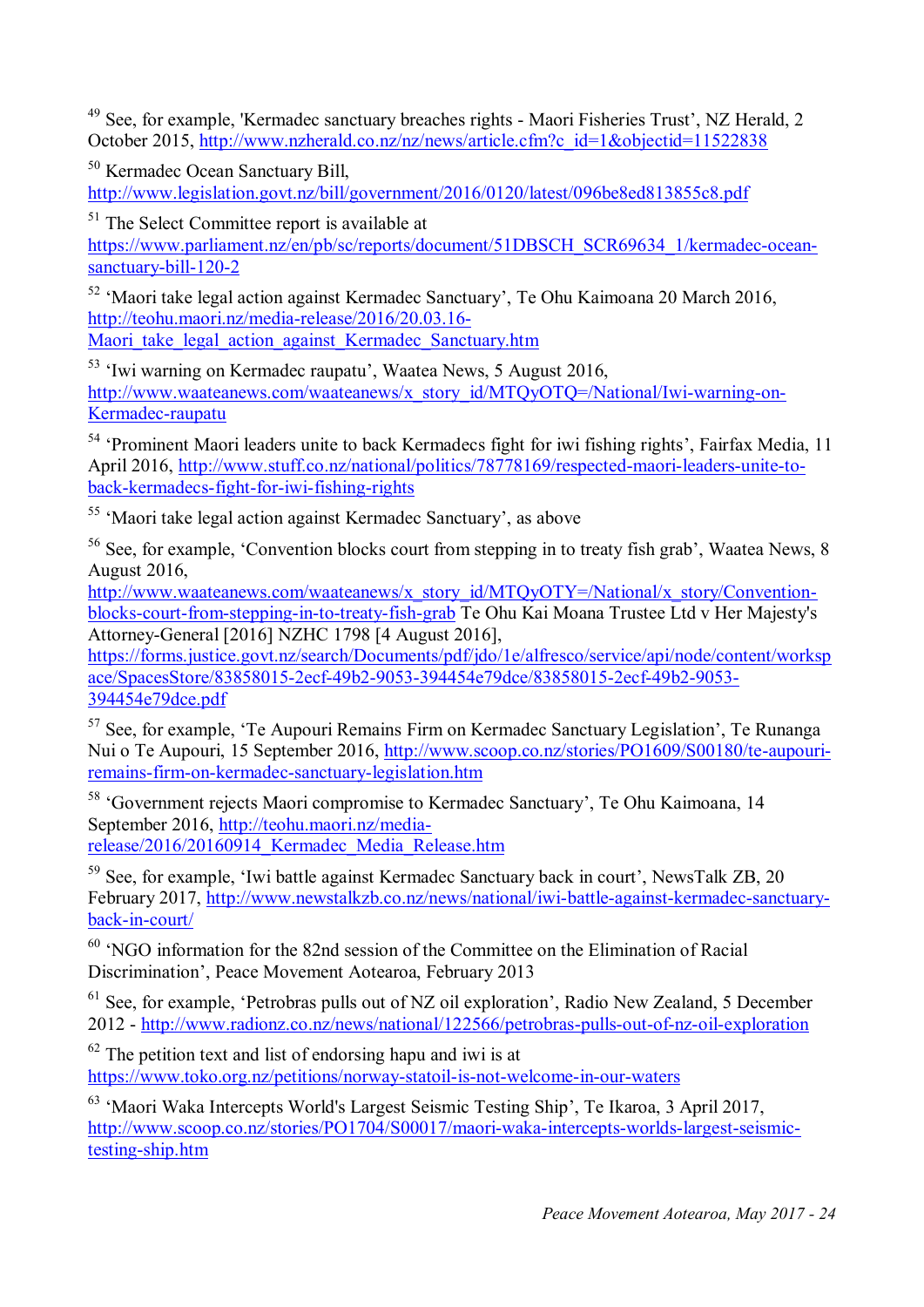<sup>64</sup> 'Seismic Surveying in NZ Waters Criticized at UN Forum', Te Ikaroa, 28 April 2017, http://www.scoop.co.nz/stories/PO1704/S00308/seismic-surveying-in-nz-waters-criticized-at-unforum.htm

 $65$  As at note above

<sup>66</sup> Marine and coastal area information page, Ministry of Justice, https://www.justice.govt.nz/maoriland-treaty/marine-and-coastal-area and Applications made under the Marine and Coastal Area Act, https://www.justice.govt.nz/maori-land-treaty/marine-and-coastal-area/applications/

 $67$  'Coastline claims 'not about ownership' - Maori', Radio NZ, 3 May 2017, http://www.radionz.co.nz/news/te-manu-korihi/329957/coastline-claims-'not-about-ownership' maori

<sup>68</sup> Ministry for Vulnerable Children / Oranga Tamariki, https://www.mvcot.govt.nz/about-us/whowe-are/

<sup>69</sup> State of Care 2016, Report of the Children's Commissioner, June 2016, p 21, http://www.occ.org.nz/assets/Publications/OCC-State-of-Care-2016FINAL.pdf

<sup>70</sup> Children, Young Persons, and Their Families Act 1989, http://www.legislation.govt.nz/act/public/1989/0024/latest/096be8ed815500ff.pdf

 $71$  'Anti-whanau stance inconsistent', Hon Tariana Turia, 26 September 2016, http://www.scoop.co.nz/stories/PO1609/S00336/anti-whanau-stance-inconsistent.htm

 $<sup>72</sup>Puao-te-ata-tu$ , Report by the Ministerial Advisory Committee on a Maori Perspective for the</sup> Department of Social Welfare in New Zealand, 1988, http://www.msd.govt.nz/documents/aboutmsd-and-our-work/publications-resources/archive/1988-puaoteatatu.pdf

<sup>73</sup> 'Institutional racism - The evil whose time is up', Dame Tariana Turia: 4 October 2016, http://www.nzherald.co.nz/nz/news/article.cfm?c\_id=1&objectid=11721558

<sup>74</sup> 'Expert Panel Final Report: Investing in New Zealand's Children and their Families', Modernising Child, Youth and Family Expert Panel, December 2015, https://www.msd.govt.nz/documents/about-msd-and-our-work/work-programmes/investing-inchildren/investing-in-children-report.pdf

<sup>75</sup> 'Anti-whanau stance inconsistent', Hon Tariana Turia, 26 September 2016, http://www.scoop.co.nz/stories/PO1609/S00336/anti-whanau-stance-inconsistent.htm

<sup>76</sup> Committee on the Rights of the Child: Concluding Observations on the Fifth Periodic Report of New Zealand, 30 September 2016, CRC/C/NZL/CO/5, paras 27b and 28b

 $77$  Children, Young Persons, and Their Families (Oranga Tamariki) Legislation Bill 2016, http://www.legislation.govt.nz/bill/government/2016/0224/latest/096be8ed8145e887.pdf

<sup>78</sup> 'Turia blasts 'racist' children's law', NZ Herald, 26 September 2016, http://www.nzherald.co.nz/nz/news/article.cfm?c\_id=1&objectid=11717136

 $79$  'Another ugly chapter in the Crown's history of state imposed abuse', Te Wharepora Hou, 26 March 2017, https://tewhareporahou.wordpress.com/2017/03/26/another-ugly-chapter-in-thecrowns-history-of-state-imposed-abuse/

<sup>80</sup> 'CYF overhaul risks a 'stolen generation' of Maori children', NZ Herald, 14 December 2016, http://www.nzherald.co.nz/nz/news/article.cfm?c\_id=1&objectid=11766632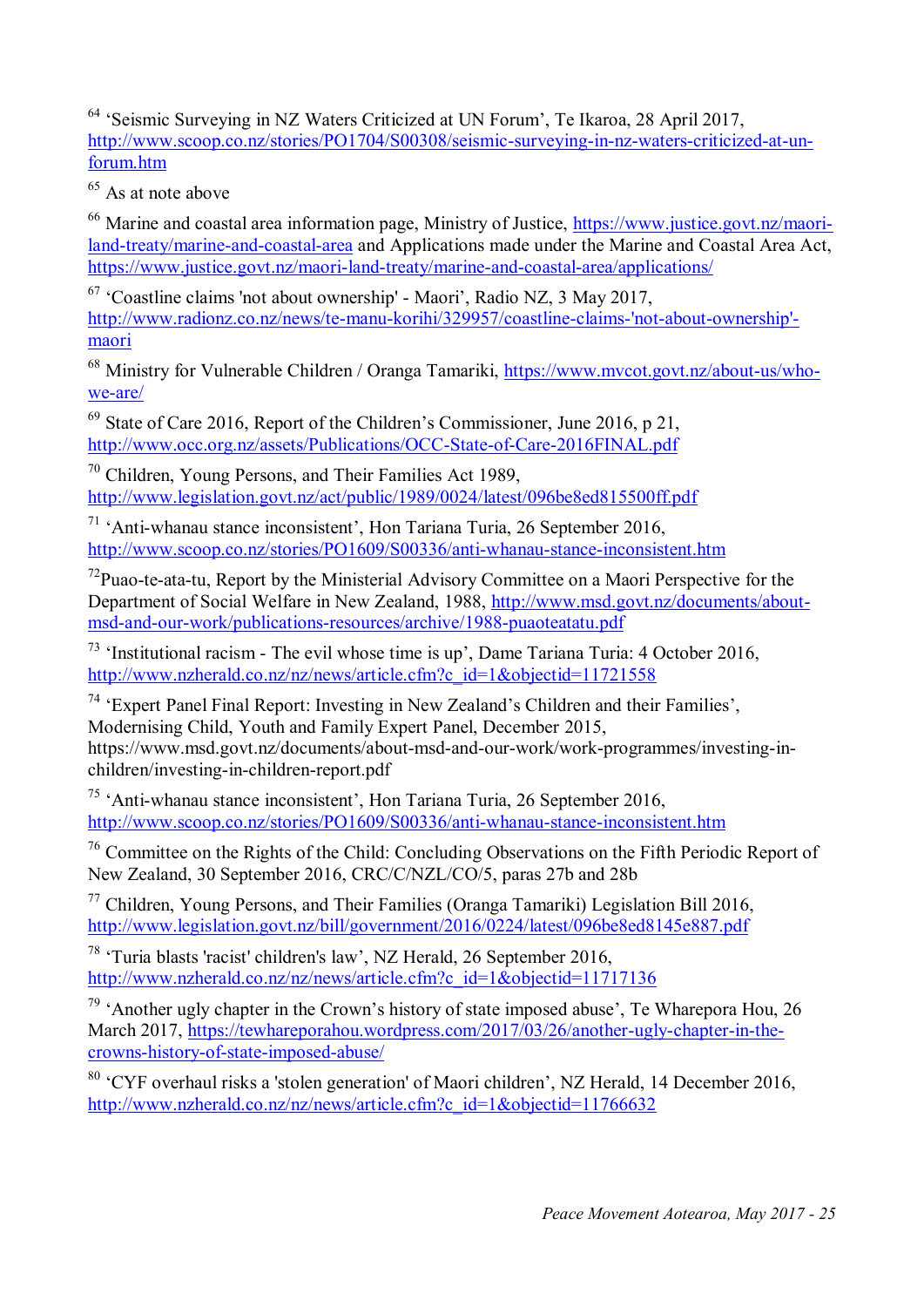<sup>81</sup> 'CYF changes could 'dislocate' kids - Dame Tariana'. Radio NZ, 15 December 2016, http://www.radionz.co.nz/news/national/320437/cyf-changes-could-%27dislocate%27-kids-dametariana

<sup>82</sup> First Reading Debate: Children, Young Persons, and Their Families (Oranga Tamariki) Legislation Bill, Hansard, 13 December 2016, https://www.parliament.nz/en/pb/hansarddebates/rhr/combined/HansD\_20161213\_20161213

<sup>83</sup> As at note above

<sup>84</sup> As at note above

<sup>85</sup> 'Maori Women's Welfare League Files Claim to halt Law Changes', Maori Women's Welfare League, 5 December 2016, http://www.scoop.co.nz/stories/PO1612/S00048/maori-womenswelfare-league-files-claim-to-halt-law-changes.htm

<sup>86</sup> Waitangi Tribunal Statement of Claim, Maori Women's Welfare League, 2 December 2016, http://img.scoop.co.nz/media/pdfs/1612/CCF04122016.pdf

<sup>87</sup> 'Minister questioned over new CYF law', Radio NZ, 2 December 2016, http://www.radionz.co.nz/news/political/319416/minister-questioned-over-new-cyf-law

<sup>88</sup> Submission on Children, Young Persons, and Their Families (Oranga Tamariki) Legislation Bill, Maori Women's Welfare League, March 2017 https://www.parliament.nz/resource/en-NZ/51SCSS\_EVI\_00DBHOH\_BILL72055\_1\_A549850/337862f14bbba31816d1d054584290220f4 97edb

<sup>89</sup> Confidential Listening and Assistance Service: Frequently Asked Questions, http://www.listening.govt.nz

<sup>90</sup> As at note above

 $91$  'Some memories never fade', The Report of the Confidential Listening and Assistance Service, June 2015 [released under the Official Information Act in August 2015], https://s3.amazonaws.com/s3.documentcloud.org/documents/2299151/final-report-of-clas-2015.pdf

 $92$  'Report documents abuses of children in state care', New Zealand Family Violence Clearing House, August 2015, https://nzfvc.org.nz/news/report-documents-abuses-children-state-care

 $93$  'Judge 'lost faith' in govt's handling of state care child abuse', Radio NZ, 1 December 2016, http://www.radionz.co.nz/news/national/319324/judge-'lost-faith'-in-govt's-handling-of-state-carechild-abuse

<sup>94</sup> 'Some memories never fade', p 37

<sup>95</sup> 'Some memories never fade', un-redacted text,

https://www.dia.govt.nz/diawebsite.nsf/Files/Confidential-Listening-and-Assistance/\$file/Confidential-Listening-and-Assistance-Service-Final-Report-Some-Memories-Never-Fade.pdf

<sup>96</sup> 'Judge 'lost faith' in govt's handling of state care child abuse', as above

 $97$  'Tolley rules out apology for child abuse in state care', Radio NZ, 30 November 2016, http://www.radionz.co.nz/news/political/319257/tolley-rules-out-apology-for-child-abuse-in-statecare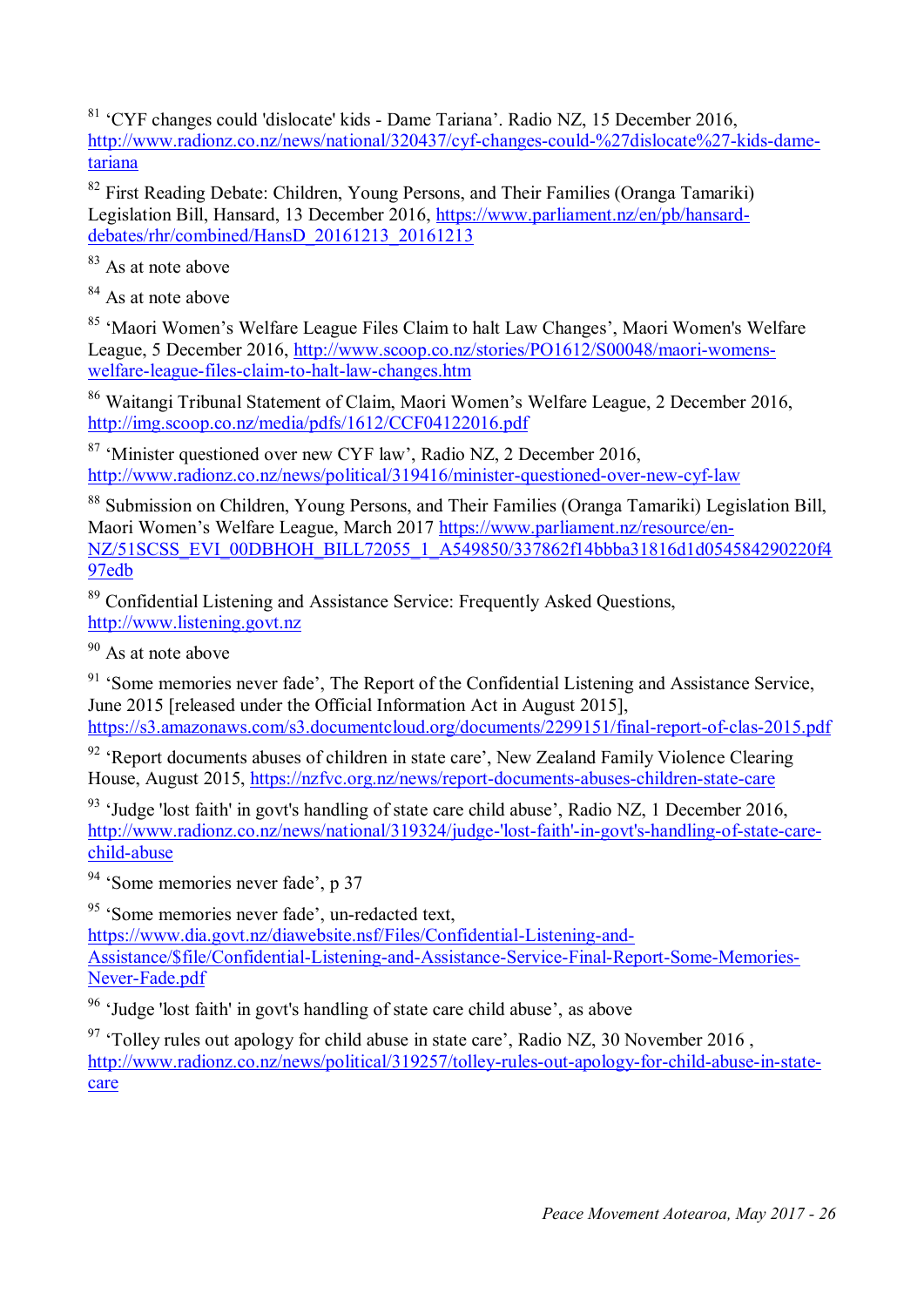<sup>98</sup> See, for example, 'Payout for abuse victims 'deeply flawed'', Fairfax Media, 2 May 2015, http://www.stuff.co.nz/national/politics/68350176/Payout-for-abuse-victims-deeply-flawed and 'Update', Cooper Legal, http://www.sonjacooperlaw.co.nz/social-welfare-claims/

<sup>99</sup> See, for example, 'State abuse survivor surprised at government's stance on inquiry', Radio NZ, 19 April 2015, http://www.radionz.co.nz/news/te-manu-korihi/329092/state-abuse-survivorsurprised-at-govt's-stance-on-inquiry

<sup>100</sup> See. for example. 'Four former wards of the state share their horrific stories of abuse', The Hui (TV3) 9 April 2017, http://www.newshub.co.nz/home/shows/2017/04/four-former-wards-of-thesate-share-their-horrific-stories-of-abuse.html and 'Justice delayed, justice denied', Radio NZ, 9 December 2016, http://www.radionz.co.nz/stories/201825742/justice-delayed-justice-denied

<sup>101</sup> 'Colonisation and the suffering of children', Moana Jackson, 30 April 2017, https://etangata.co.nz/news/colonisation-and-the-suffering-of-children

Statement of Claim to the Waitangi Tribunal, WAI 2615, 20 March 2017 https://forms.justice.govt.nz/search/Documents/WT/wt\_DOC\_120778536/Wai%202615%2C%201. 1.001.pdf

<sup>103</sup> 'Claim for child abuse inquiry lodged with Waitangi Tribunal', Radio NZ, 14 March 2017, http://www.radionz.co.nz/news/national/326525/claim-for-child-abuse-inquiry-lodged-withwaitangi-tribunal

<sup>104</sup> See, for example, the Waitangi Tribunal 'Health Services and Outcomes Inquiry' (WAI 2575), https://waitangitribunal.govt.nz/inquiries/kaupapa-inquiries/health-services-and-outcomes-inquiry and the 'Memorandum-Directions of the Chairperson Commencing the Inquiry', 30 November 2016,

https://forms.justice.govt.nz/search/Documents/WT/wt\_DOC\_115927001/Wai%202575%2C%202. 5.1.pdf which includes: "*In fact, contemporary Maori health status is so bad it would be wrong to describe it as anything other than a further calamity, even if it represents an undoubted improvement on a century earlier. Compared with non-Maori, Maori today have much higher rates of heart 2 disease, stroke, heart failure, lung cancer, diabetes, asthma, chronic obstructive pulmonary disease, infant mortality, sudden infant death syndrome (cot death), meningococcal disease, schizophrenia, and other illnesses. Maori males have much higher rates of motor vehicle accident deaths and suicides (in the latter case, after having had much lower rates of suicide until the 1980s). Maori have much higher rates of interpersonal violence and unintentional injury. They are less likely to consult a doctor, with cost and the lack of access to a vehicle being more common reasons among Maori than among non-Maori. Maori also have worse oral health, and are less likely to visit a dentist. Maori have much higher rates of smoking, with 53 per cent of adult Maori women being smokers. Maori adults are much more likely to have potentially hazardous drinking patterns, and regular marijuana smoking is significantly more prevalent among Maori adults than non-Maori. Maori are also much more likely to be obese than non-Maori. Many of these illnesses and problems are practically at epidemic levels. (Te Taumata Tuarua, vol. 2, p 642)"* at para 8

 $105$  See. for example, 'What's beneath rising NCEA pass rates: While wealthy white students study science and Shakespeare, their poorer brown peers are more likely to be learning to make coffee or operate a grill', NZ Herald, 26 September 2016,

http://www.nzherald.co.nz/education/news/article.cfm?c\_id=35&objectid=11713953 'Teacher bias hurting Maori education', Radio NZ, 10 July 2016,

http://www.radionz.co.nz/news/national/308357/teacher-bias-hurting-maori-education and 'Maori students could suffer from teacher bias: Treasury-commissioned paper', NZ Herald, 18 April 2017, http://www.nzherald.co.nz/nz/news/article.cfm?c\_id=1&objectid=11837899 On the failure to teach